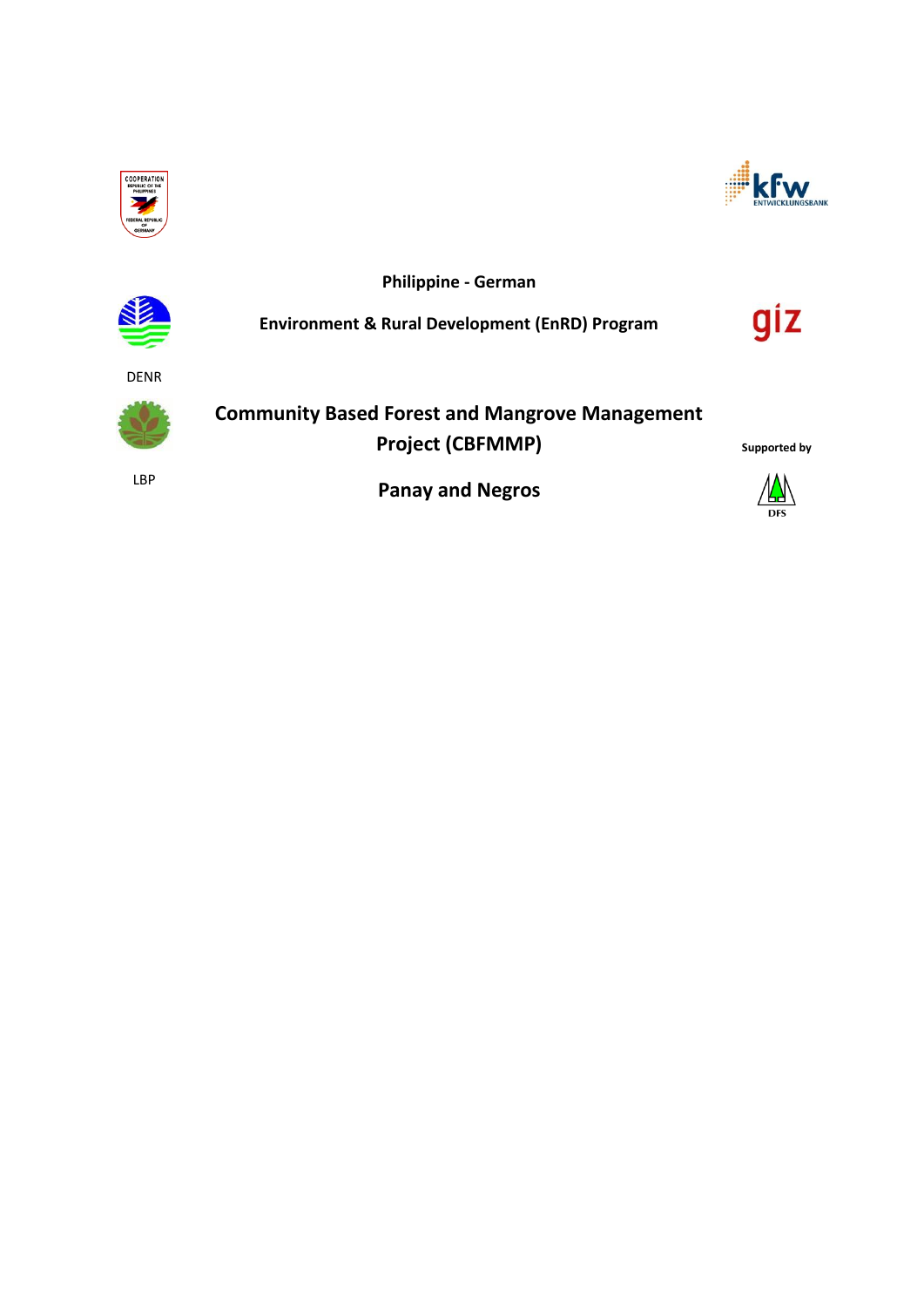# **INCEPTION REPORT**

**October 2010, Revised February 2011**

**Jürgen Schade**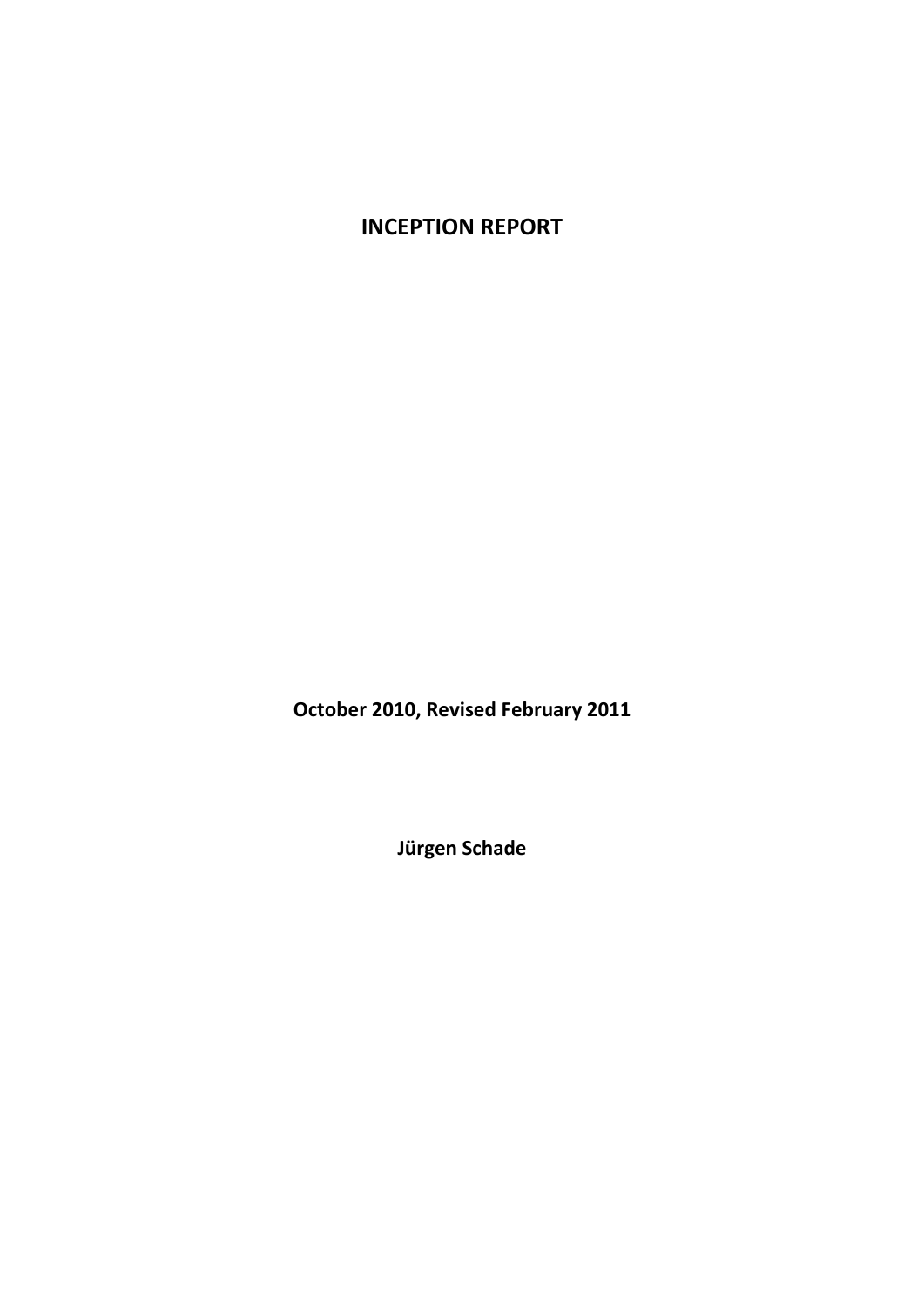#### **TABLE OF CONTENT**

|                | SUMMARY                                                                                   | iii            |
|----------------|-------------------------------------------------------------------------------------------|----------------|
| $\mathbf 1$    | RATIONALE FOR UNDERTAKING THE ASSIGNMENT                                                  | $\mathbf{1}$   |
| 1.1            | Background of the Project and the Assignment                                              | $\mathbf{1}$   |
| 1.2            | Objectives of the Assignment                                                              | $\overline{2}$ |
| 1.3            | Status of the Project                                                                     | 5              |
| 1.3.1          | LGU Participation and Demand for Funding                                                  | 5              |
| 1.3.2          | <b>Project Operational Guidelines</b>                                                     | 6              |
| 1.3.3          | <b>Project Preparation</b>                                                                | 6              |
| 1.3.4          | <b>Consulting Services</b>                                                                | 9              |
| 1.4            | <b>Issues to be Considered</b>                                                            | 9              |
| 1.4.1          | <b>Financing Gap</b>                                                                      | 9              |
| 1.4.2          | Land Tenure                                                                               | 10             |
| 1.4.3          | Liquidation of Cash Advances                                                              | 10             |
| 1.5            | <b>Strategy to Address Risks and Assumptions</b>                                          | 11             |
| $\overline{2}$ | DESCRIPTION OF APPROACH, METHODOLOGY AND WORK PLAN                                        | 11             |
| 2.1            | Approach and Methodology                                                                  | 11             |
| 2.2            | Schedule of Activities and Outputs Generated                                              | 16             |
| 2.3            | Organization and Staffing                                                                 | 21             |
| 2.4            | Complementation Framework (with DENR and Project) including<br>clear Delineation of Roles | 21             |
| 3              | RESOURCE REQUIREMENTS PER TASK/OUTPUT                                                     | 24             |
| 3.1            | Personnel Input and Deployment Schedule                                                   | 24             |
| 3.2            | <b>Cost of Operations</b>                                                                 | 26             |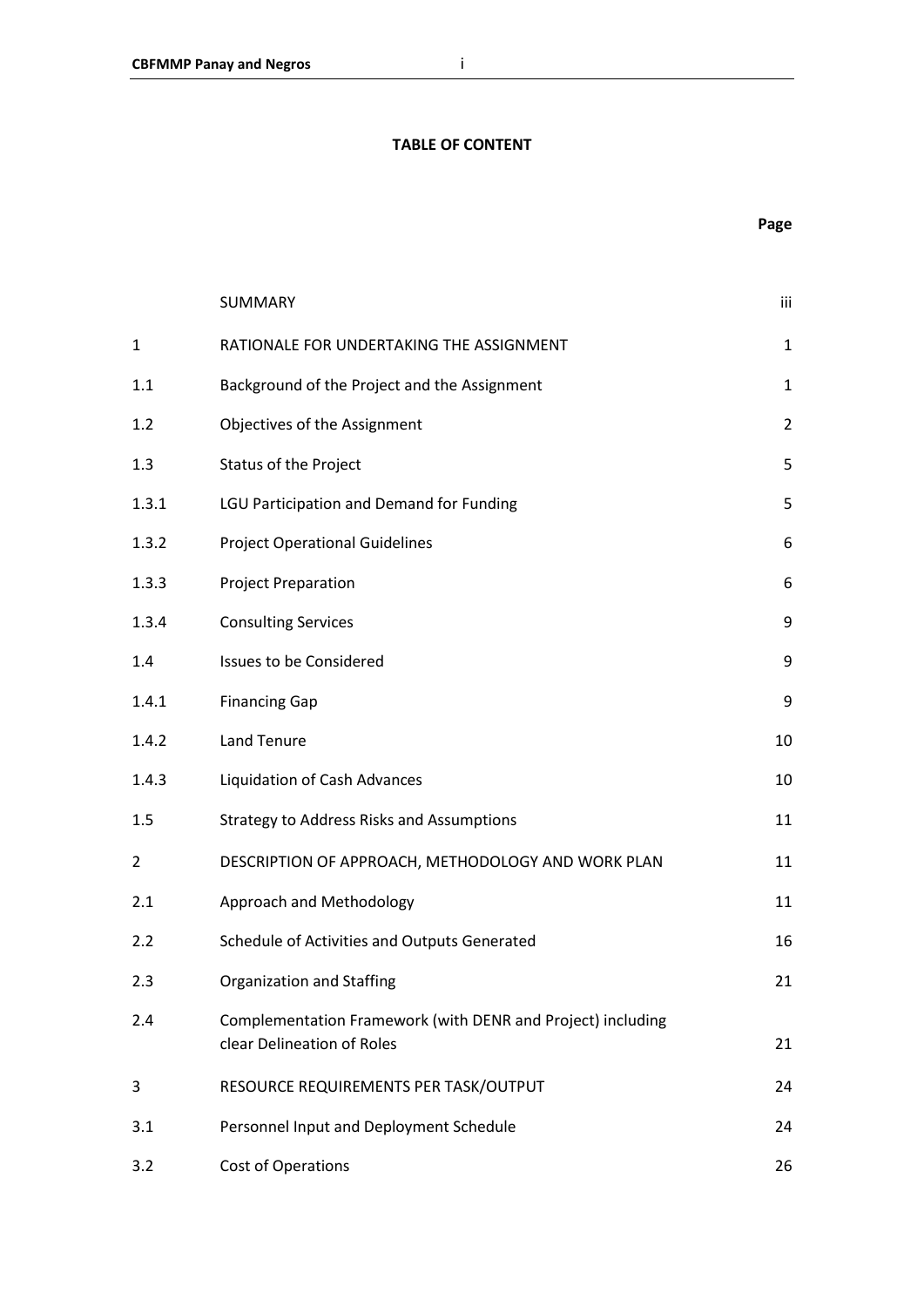| 3.2.1          | <b>Project Cost</b>                          | 26 |
|----------------|----------------------------------------------|----|
| 3.2.2          | <b>Budget for Technical Assistance</b>       | 27 |
| $\overline{4}$ | <b>REPORTING REQUIREMENTS</b>                | 27 |
| 4.1            | Kind of Reports and Submission Schedule      | 27 |
| 4.2            | Prescribed Layout and Content of the Reports | 27 |
| 4.3            | <b>Milestones and Outputs</b>                | 28 |
| 5              | PAYMENT FOR TA CLAIMS                        | 31 |
| 5.1            | Total Cost of TA Assignment/Engagement       | 31 |
| 5.2            | Payment Schedule                             | 31 |

#### **TABLES**

| Table $2-1$ : | <b>Status of Project Municipalities</b> | 8  |
|---------------|-----------------------------------------|----|
| Table $3-1$ : | <b>CBFMMP Activity Schedule</b>         | 16 |
| Table $4-1$ : | Personnel Input and Deployment Schedule | 24 |
| Table $4-2$ : | Project Cost and Finance Summary        | 26 |

### **ACRONYMS**

| CBFM          | <b>Community-Based Forest Management</b>                   |
|---------------|------------------------------------------------------------|
| CBFMA         | <b>Community-Based Forest Management Agreement</b>         |
| <b>CBFMMP</b> | Community-Based Forest and Mangrove Management Project     |
| CENRO         | DENR Community Environment and Natural Resources Office(r) |
| DA            | Department of Agriculture                                  |
| DED           | <b>German Development Service</b>                          |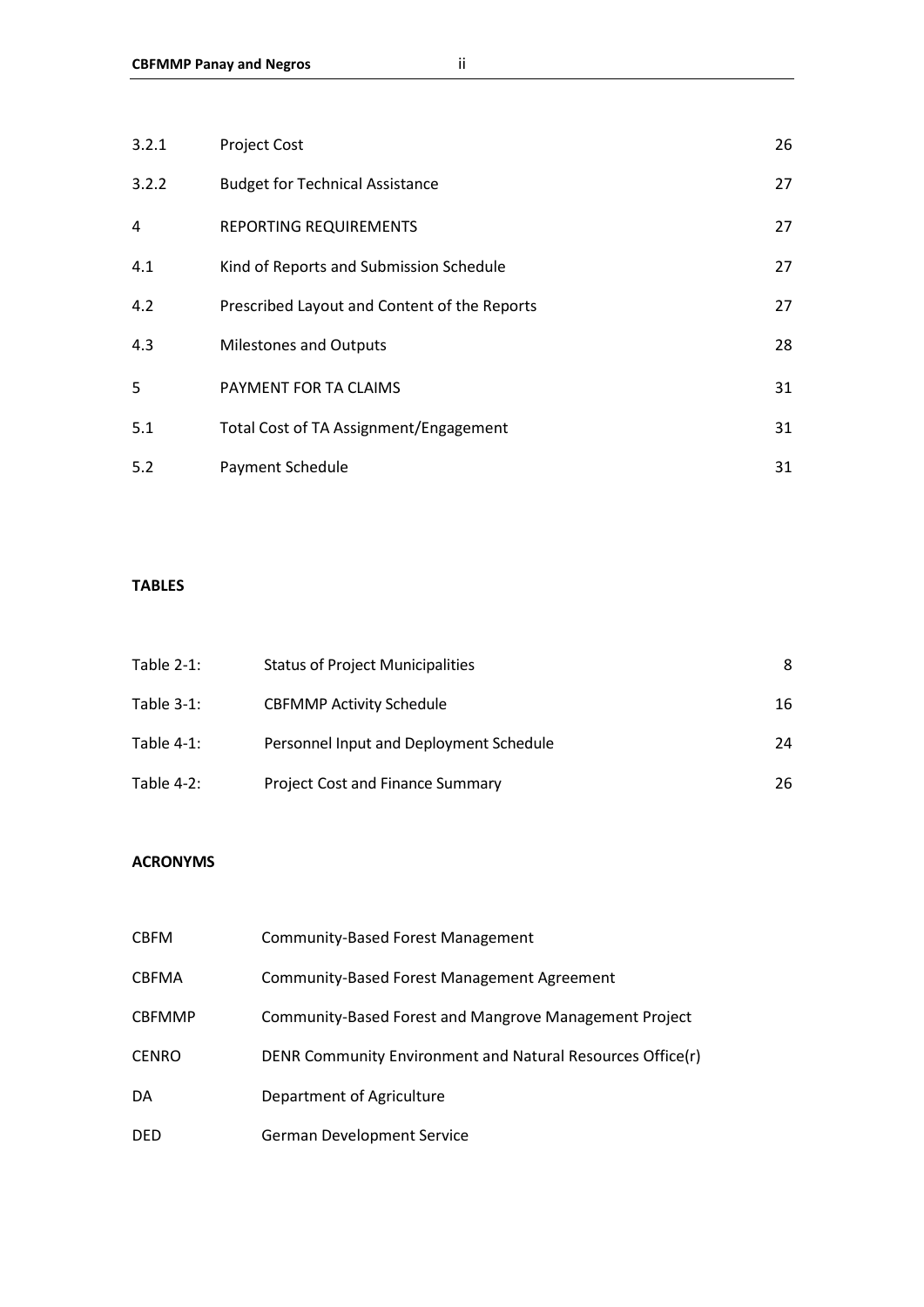| <b>DENR</b>  | Department of Environment and Natural Resources             |
|--------------|-------------------------------------------------------------|
| <b>DFS</b>   | Deutsche Forstservice GmbH                                  |
| EnRD         | (GTZ) Environment and Rural Development Program             |
| <b>FASPO</b> | DENR Foreign Assisted and Special Projects Office           |
| FC           | <b>Financial Cooperation</b>                                |
| <b>FLUP</b>  | Forest Land Use Plan                                        |
| GTZ          | German Agency for Technical Cooperation                     |
| KfW          | Kreditanstalt für Wiederaufbau (German Development Bank)    |
| LBP          | Land Bank of the Philippines                                |
| LGU          | <b>Local Government Unit</b>                                |
| LGU-ENRO     | LGU Environment and Natural Resource Office(r)              |
| <b>NRM</b>   | Natural Resource Management                                 |
| <b>NSC</b>   | <b>National Steering Committee</b>                          |
| PEA          | <b>Project Executing Agency</b>                             |
| <b>PENRO</b> | DENR Provincial Environment and Natural Resources Office(r) |
| PO           | People Organization                                         |
| PMU          | <b>Project Management Unit</b>                              |
| <b>RED</b>   | <b>DENR Regional Executive Director</b>                     |
| <b>RTD</b>   | <b>DENR Regional Technical Director</b>                     |
| <b>TA</b>    | <b>Technical Assistance</b>                                 |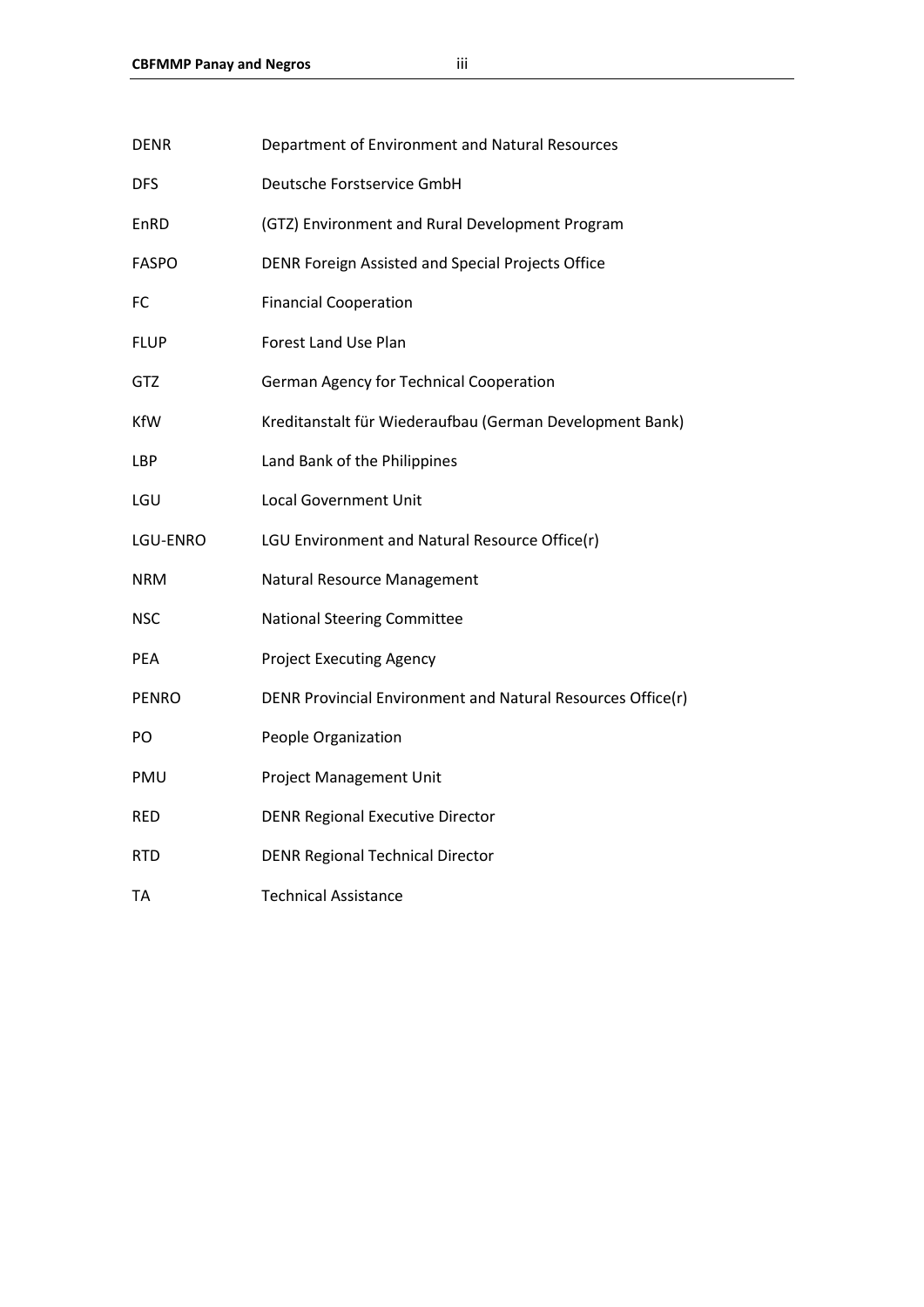#### **SUMMARY**

This Inception Report follows the content and structure prescribed by DENR for Technical Assistance, with some additions and modifications by the Consultant. The report refers to the second phase of the TA assignment for the Community Based Forest and Mangrove Management Project (CBFMMP) in Panay and Negros. The first phase from July 2008 to June 2010 was financed by the German Agency for Technical Cooperation (GTZ). The second phase from July 2010 to December 2015 will be financed by KfW. The executing agencies of the project are the DENR (client for this TA) and the LBP. They will be supported through technical and financial assistance from the German development organizations KfW, GTZ and DED. The project implementers on ground level are the municipal local government units (LGUs).

The Project comprises the provinces of Aklan, Antique, Capiz, Iloilo (within Panay island), and Negros Occidental in Region VI (Western Visayas), and Negros Oriental in Region VII (Central Visayas). Community-based natural resource management (NRM) shall be supported through NRM-focussed loan/ grant investment packages. These packages (total of 4.685 million EUR or around 330 million Peso without contingencies) will consist of a mix of NRM, livelihood and infrastructure. It is expected that the project packages will have the following shares in overall financing: about 40% grant funding for NRM, 42.5% loan funding for infrastructure and income-generating livelihood plus an average of 17.5% equity from the LGUs.

By end of September 2010 the project status is as follows:

- All TA consultants started their assignment on 01 July 2010 resp. continued their work from Phase I.
- 15 municipalities (total project target) have already submitted eligible project proposals and have been endorsed by the NSC for project support. The available loan and grant funds of 4.685 million EUR have already been fully committed.
- In July 2010 the Project Operational Guidelines and the Operations Plan have been finalized and were endorsed by the NSC.
- As of September 2010 nine out of 15 LGUs have a FLUP and four a Co-Management Agreement. The remaining six FLUPs are under preparation and shall be ready within the next few months.
- A total of 58.6 million PhP equal to 977,000 Euro of loan funds have already been released to four LGUs (pre-financed from LBP regular funds).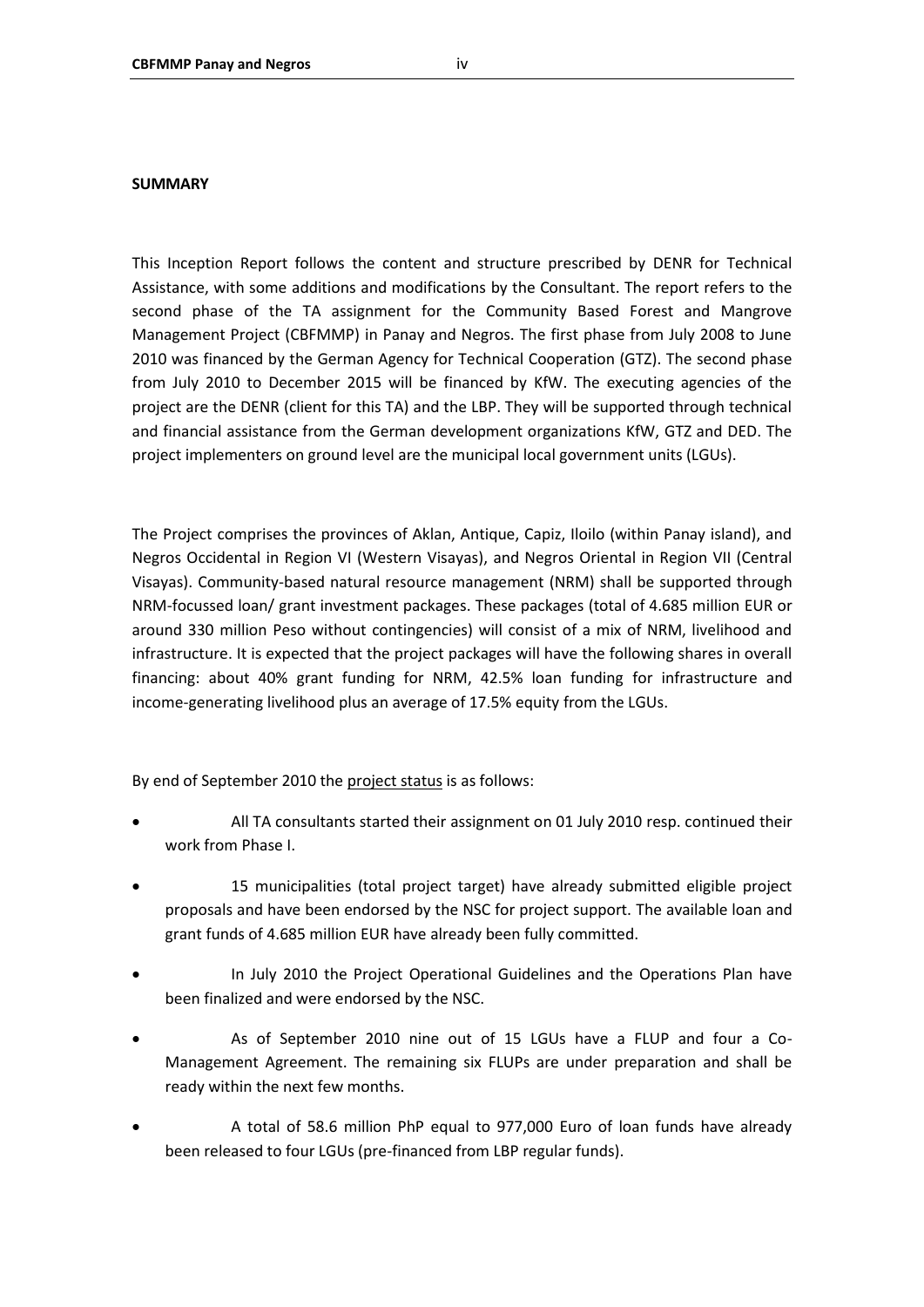The following issues need further attention:

- One vital pre-requisite for any project support to NRM is the security of tenure including the land use right of the participating POs, households or household groups. The present discussions re. co-management and sub-agreements have soon to lead to secure tenurial instruments in all project sites.
- Some of the partner LGUs have also received grant funds from GTZ, but have not yet liquidated their cash advances from December 2009 or incurred problems during audits. Before receiving additional funds from KfW they have to properly liquidate and account their advances.
- The Consultant DFS has continued all TA inputs from July to October 2010 even without a new contract, in order not to interrupt the project operations. It would be highly appreciated if the consulting contract could now be finally concluded.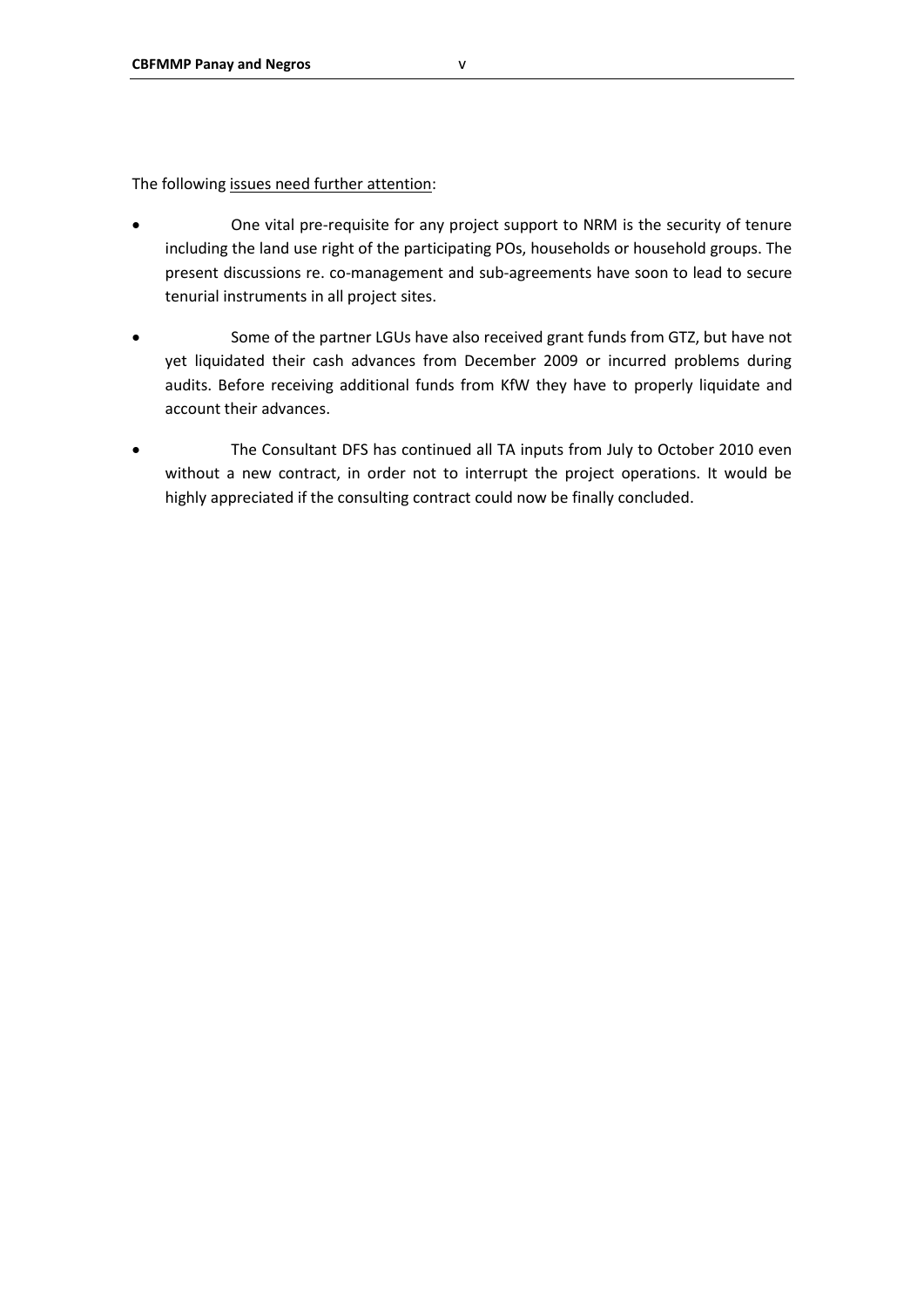#### **1 RATIONALE FOR UNDERTAKING THE ASSIGNMENT**

#### **1.1 Background of the Project and the Assignment**

The Project concerns the support for the Community Based Forest and Mangrove Management Project (CBFMMP) in Panay and Negros ("Project"). The purpose of the Project is the sustainable use of forests and mangroves and the increase of income of the participating families. This is to contribute to the sustainable management of forests and mangroves under co-management agreements, CBFMAs and other community-based tenurial instruments and to the alleviation of poverty and improvement of livelihood in the rural areas of Panay and Negros.

Consistent with the Loan and Financing Agreement (LFA) executed between the Federal Republic of Germany and the Republic of the Philippines in January 2009, the Project shall be implemented for a period of seven (7) years starting from the effectivity date of the LFA (i.e. until about December 2015).

The Project comprises the provinces of Aklan, Antique, Capiz, Iloilo (within Panay island), and Negros Occidental in Region VI (Western Visayas), and Negros Oriental in Region VII (Central Visayas). The Project shall be guided by the following conceptual principles:

- The project focus is on community-based sustainable natural resources management practices and improvement of the livelihood in participating communities (NRM & poverty alleviation);
- All interested LGUs with FLUP and Co-Management Agreement (with subsequent individual property rights/ sub-management agreements) or committed to enter into such before applying for grant funds, and willing and eligible to access loan funds from LBP, can avail financial and technical assistance from the Project. Since only LGUs are eligible to access financial packages, they shall be strongly encouraged to pass on part of the funds to POs or individual households for the development of NRM projects and to some extent for the improvement of certain rural infrastructure projects. Subsequently, LGUs remain responsible to repay the loan.
- Community-based natural resource management shall be supported through NRM-focussed loan/ grant investment packages. These packages (total of EUR 4.685 million or around Peso 330 million without contingencies) will consist of a mix of NRM, livelihood and infrastructure. It is expected that the project packages will have the following shares in overall financing: about 40% grant funding for NRM (total budget Peso 160 million), 42.5% loan funding for infrastructure and income-generating livelihood (total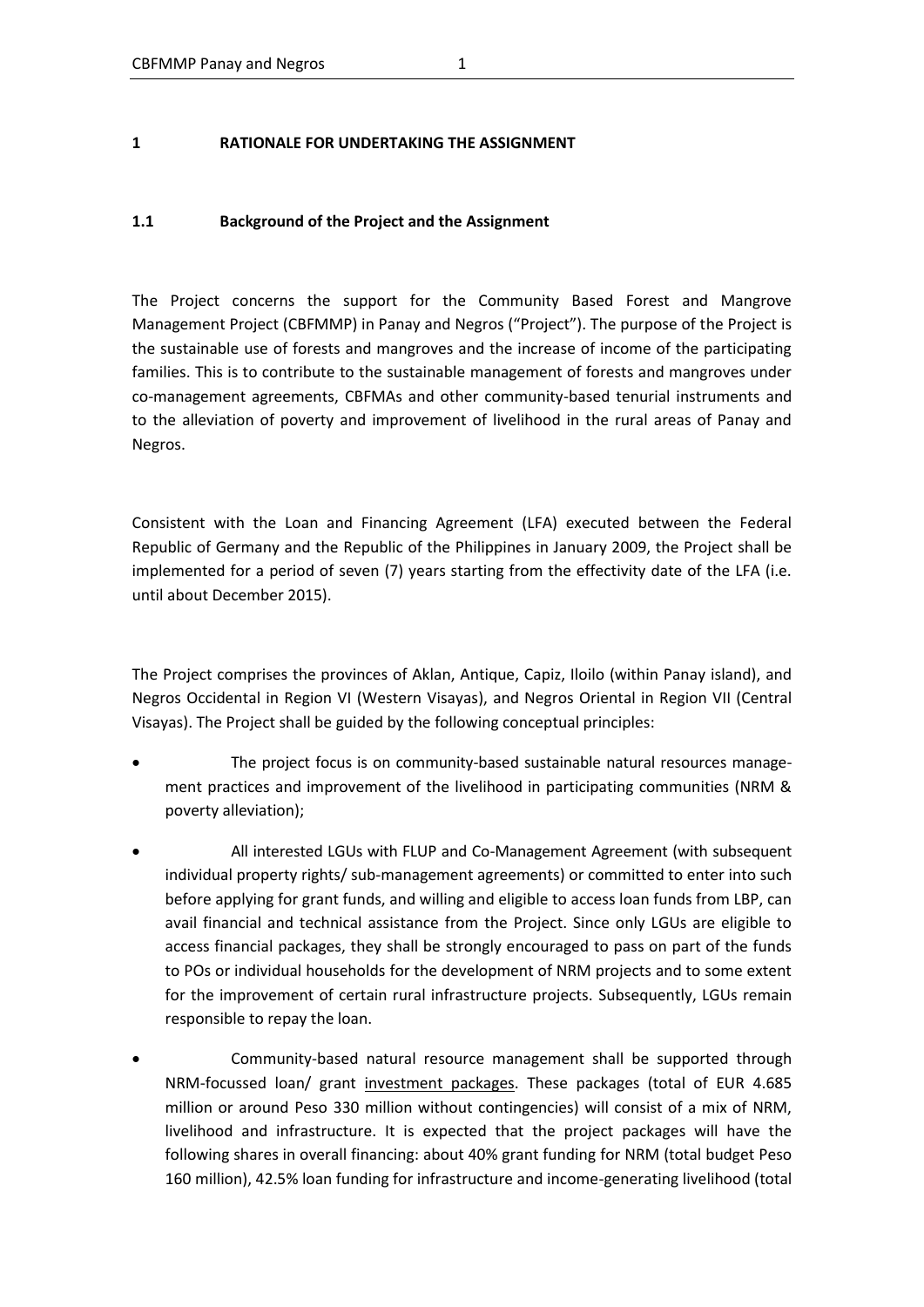budget Peso 170 million), plus an average of 17.5% equity. The same ratio shall apply to all classes of LGUs.

- Grant and loan funds have to flow together. That means only LGUs who are willing and eligible to take a loan can receive grant funds. The LBP will decide who is eligible to access loan funds.
- The project will be executed as an "open program" involving the voluntary and competitive participation of LGUs in the whole process of selecting suitable measures and sites within the framework of fair and transparent criteria and clear land tenure agreements. In principle any LGUs in Panay and Negros can participate, if they meet the criteria.
- Demand-driven investments shall ensure sustainable and adapted natural resource management practices; adequate strategy for livelihood promotion of disadvantaged communities/ families;
- LGUs shall be the primary integration point for investments through comanagement agreements as to ensure that (a) the project measures are embedded and integrated into the FLUP (forest land use plan) and CLUP (comprehensive land use plan) of the communes and (b) the responsibilities of local POs (if involved) do not exceed their capacities.
- The project shall capture synergies from a combination of technical expertise (DENR), financial expertise (LBP) and local expertise (LGU). The German contributions shall be provided through KfW (financial and technical assistance), GTZ and DED (technical assistance). Planning and implementation of the German contribution shall be done in close coordination with the PMUs.
- Project progress, impact, implementation quality and financial management shall be independently monitored at regular intervals.
- The NRM measures shall be implemented on forest land covered by Comanagement Agreements, CBFMAs and/or other appropriate tenurial instruments. In special cases, titled alienable and disposable lands along river banks, in watersheds in need of rehabilitation and those adjacent to the source of water supply for irrigation and domestic use of the local residents may also be included for the assistance of the project as *an exemption rather than a rule.* In this case, a binding Memorandum of Agreement shall be executed between the title holders and the concerned LGUs. The agreement shall define the necessary safeguards and the roles and responsibilities of the land owners and the contracting LGUs to ensure the long term sustainability of the project.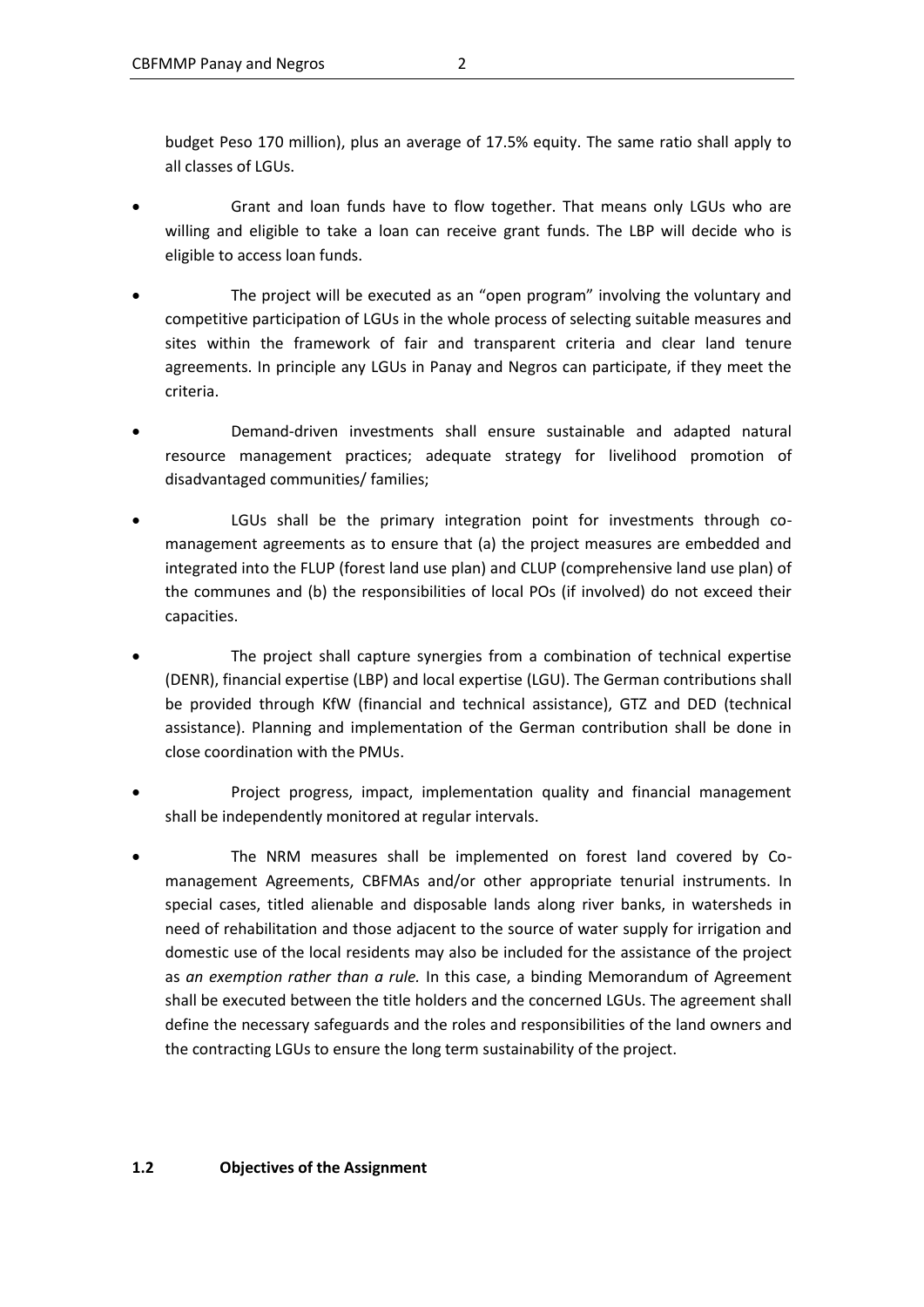The overall goal of the Project is to rehabilitate and sustainably manage forest and mangrove areas under Co-management Agreements, CBFMAs and/or other appropriate tenurial instruments, to improve rural infrastructure, to enhance the livelihood basis for the rural population and to reduce poverty in the rural areas of Panay and Negros Islands.

The intended *outcome* of the Project is "Participating LGUs, POs and farmers in Panay and Negros manage forests and mangroves sustainably and improve their livelihood".

The outcome shall be measured by the following indicators (from NSC-approved operations plan version August 2010):

- Out of at least 15 municipalities in Panay and Negros, whose financial project proposals were accepted by the screening committee, a minimum of 10 municipalities implement the proposals by December 2010 and other 5 by December 2011.
- By the end of the project, forest, mangrove and agroforest cover in the supported municipalities has increased by 9,000 ha.
- All participating LGUs have prepared FLUPs, obtained Co-Management Agreements and concluded sub-agreements with POs and households; forestry measures are implemented according to FLUP and management plans
- At least 35,000 people in 7,000 households have benefited by the project by the end of 2014.
- At least 80% of the targeted 7,000 households received at least 50% of the calculated benefits from the subprojects / 100% of labor subsidy in case of labor only
- At least 30% of recorded conflicts over natural resources have been constructively handled by relevant partners and mitigated

The planned *outputs* include:

- 1. DENR and LBP staff, participating LGUs and POs in Panay and Negros are capacitated in planning for and implementing CBFM project packages including dealing with conflicts. Indicators are:
	- By 12/2010, at least 15 LGUs have been enabled to submit eligible project and financing proposals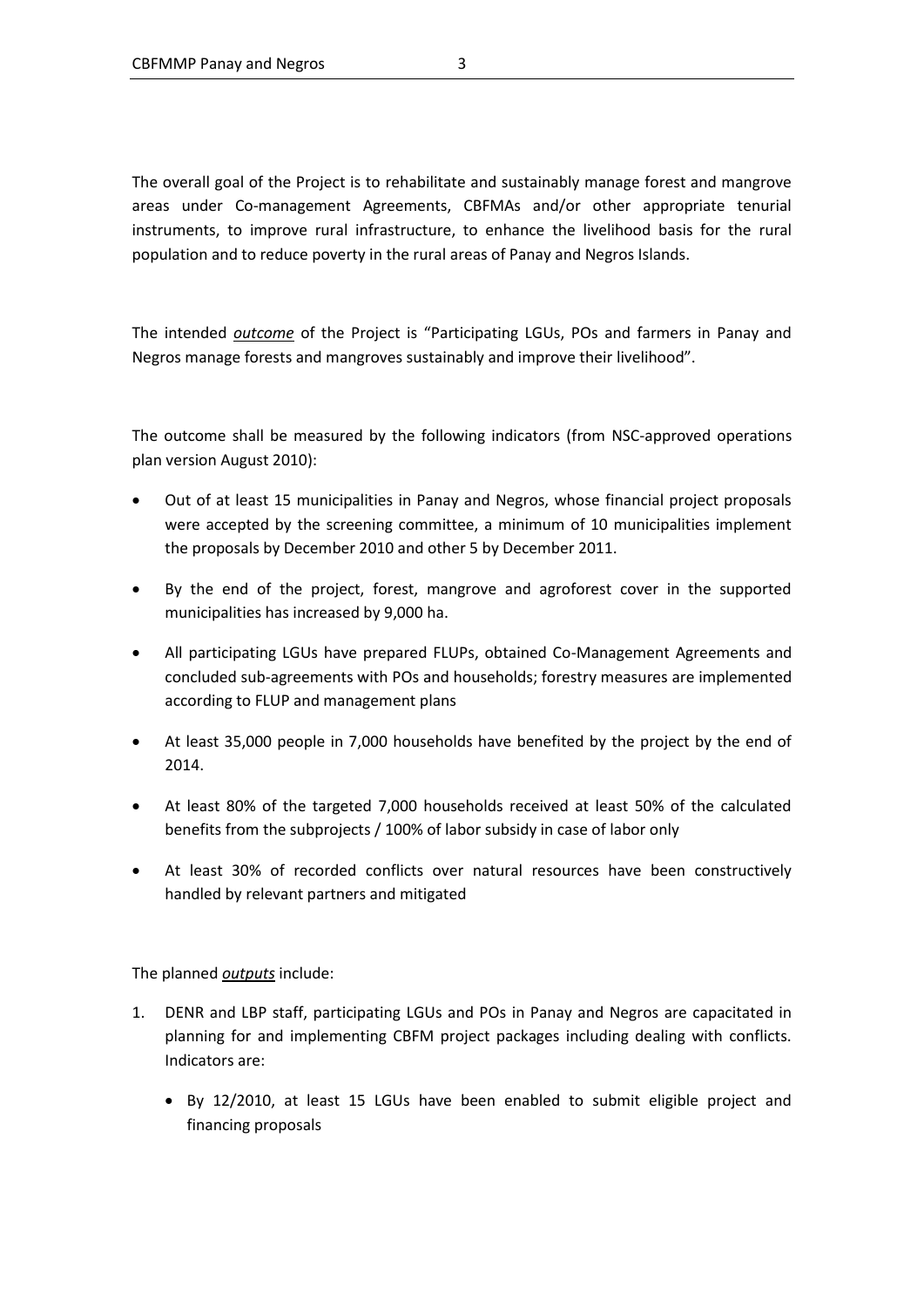- By 12/11, at least 15 FLUPs and Resource Management Plans are implemented as per agreement
- By 06/2012 at least 100 persons from DENR, LGU and POs have been capacitated to fulfil their functions, improved awareness and at least 80% of them are satisfied with the training
- By Dec 2010, at least 80% of DENR and LGU personnel involved in the project and POs confirmed being well capacitated to constructively deal with conflicts in CBFM areas, a systematic way of resolving resource-related conflicts is in place (procedure, designated persons etc) and by 06/12 at least 30% of recorded conflicts have been resolved
- 2. Forests and mangroves are rehabilitated through LGUs, POs and/or rural households. Indicators are:
	- At least 15 participating LGUs have entered into and are implementing Co-Management Agreements with a total area of 50,000 ha by 2012
	- Additionally 9,000 ha. of forests, mangroves, rattan enrichment and fruit tree orchards have been established and are managed by LGUs, POs and/or households according to the work plans
	- The volume and value increments of the reforestation measures correspond to at least 75% of the estimates in the proposals/feasibility study (assessment in 2015)
	- Decrease of natural forest in participating LGUs not more than 5 % from 2009 to 2014 (baseline FLUP).
	- Sustainable and productive cropping systems on forest land have been adapted by at least 60% of households involved in the agro forestry model by 2014
- 3. Livelihood projects (run by LGUs) that contribute to sustainable forest and mangrove management have been introduced and implemented. Indicators are:
	- At least 80% of targeted beneficiaries (male and female) confirm that they receive at least 50% of intended benefits from proposed LGU-managed livelihood projects by 2014
- 4. Rural infrastructure in support of livelihood has been improved. Indicators are:
	- At least 80% of targeted households confirm that they receive at least 50% of intended infrastructure benefits by 2014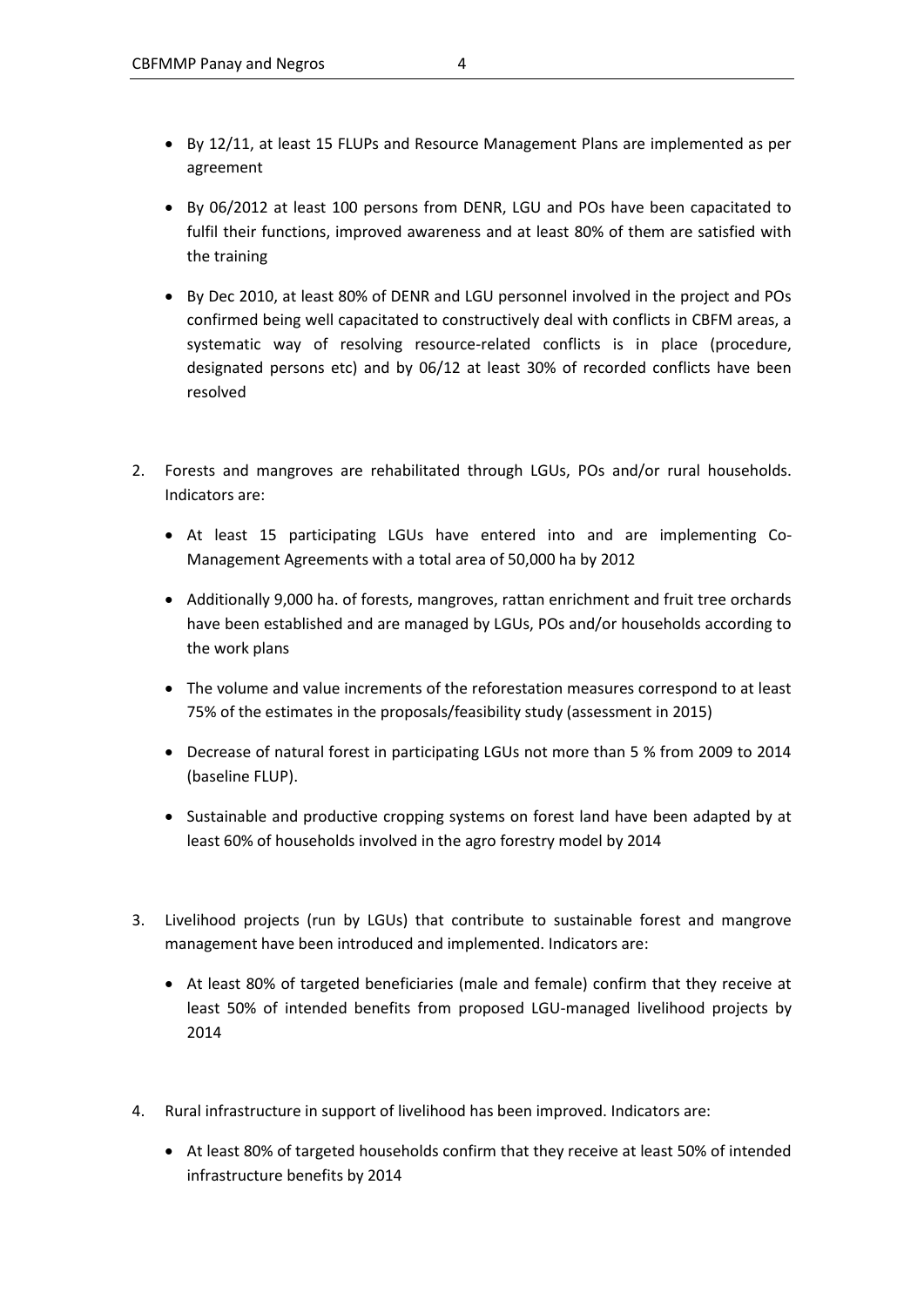- After 6 years (end of 2015) at least 70% of the created infrastructure is still being maintained
- By 12/2014 the procured road-construction equipment has been used at least to 50% for the improvement of barangay roads
- 5. CBFM beneficiaries supported in value-adding and marketing of forestry and agro-forestry products. Indicators are:
	- By 12/2014, at least 80% percent of CBFM beneficiaries (male and female) are satisfied with the support provided in value-adding and marketing of forestry and agro-forestry products (Customer Satisfaction Survey)
	- By 12/2014 the average income of households participating in livelihood projects increases by 30% and more than 80% of supported households are above the poverty threshold of 11,500 Peso per capita
- 6. Project steering, planning, management and M&E provided. Indicators are:
	- By 12/2014 all available investment funds have been released and the approved project packages have been implemented
	- At least 80% of participating LGU personnel directly involved in project implementation confirm in a Customer Satisfaction Survey by 2012 that the DENR and LBP project offices and responsible staff provide the required support services

#### **1.3 Status of the Project**

### **1.3.1 LGU Participation and Demand for Funding**

In April 2010 a first batch of seven LGUs has already signed the Sub-Project Loan and Grant Agreement with DENR and LBP for the overall project package. The subsequent sub-loan agreements (with LBP) and grant agreements (with DENR) with implementation details will be signed as soon as KfW has provided its comments on the draft resp. has given its nonobjection. A second batch of 8 LGUs has been endorsed by the National Steering Committee for project support in July 2010 and is being assisted in finalizing their proposals. So by end of September 2010 the targeted number of 15 municipalities has already been confirmed. The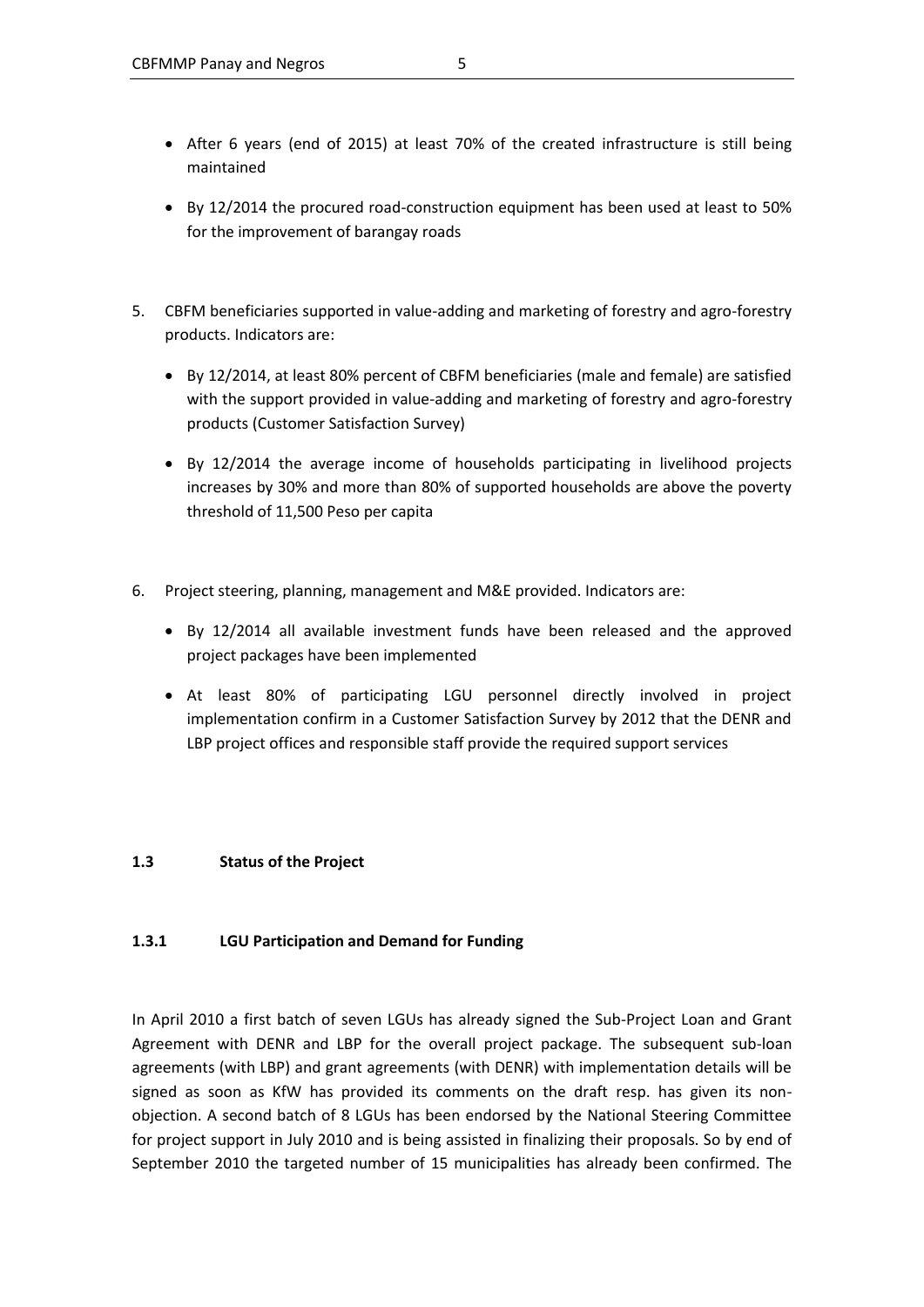names of all LGUs, their distribution by province and their financial requests are listed in Table 2-1. The overall demand for grant and loan funds reaches around 330 million PhP or 5.5 million EUR. This is 800,000 EUR more than available (without contingencies), and DENR has asked KfW if contingencies and savings can be used to bridge this financing gap (for details pls. refer to Table 2-1 and paragraph 2.4.1., KfW non-objection just received).

Four municipalities were already in urgent need to start their infrastructure projects, and LBP agreed to pre-finance the loans from own resources (a total of 58.6 million PhP equal to 950,000 Euro, see Table 2-1). During the last KfW mission in February 2010 it was agreed that these loans can be financed from project funds.

### **1.3.2 Project Operational Guidelines**

In July 2010 the Project Operational Guidelines and the Operations Plan have been finalized and were endorsed by the NSC. They include, among others, technical details, monitoring and payment criteria for the reforestation models, monitoring guidelines and contract formats for the overall Sub-Project Loan and Grant Agreement, the Sub-Loan and the Grant Agreement, and Sub-Agreement between LGU and household groups. The DENR has submitted the guidelines for review to KfW. As soon as the comments/approval have been received the financing contracts can be signed and the projects can start.

### **1.3.3 Project Preparation**

One major condition for project participation and any implementation of reforestation measures is the participatory preparation of a Forest Land Use Plan (FLUP) and the conclusion of a Co-management Agreement between the LGU and DENR. Special emphasis has been given to FLUP within the past two years, and as of September 2010 nine out of 15 LGUs have a FLUP and four a Co-Management Agreement. The remaining six FLUPs are under preparation and shall be ready by December 2010 / January 2011.

The first batch of seven municipalities have been assisted to prepare eligible sub-project proposals. As soon as the funds arrive they can be implemented. The second batch of eight LGUs is being supported to finalize their proposals, pending a decision if contingencies and savings can be used to bridge the financing gap, or if the packages have to be scaled down.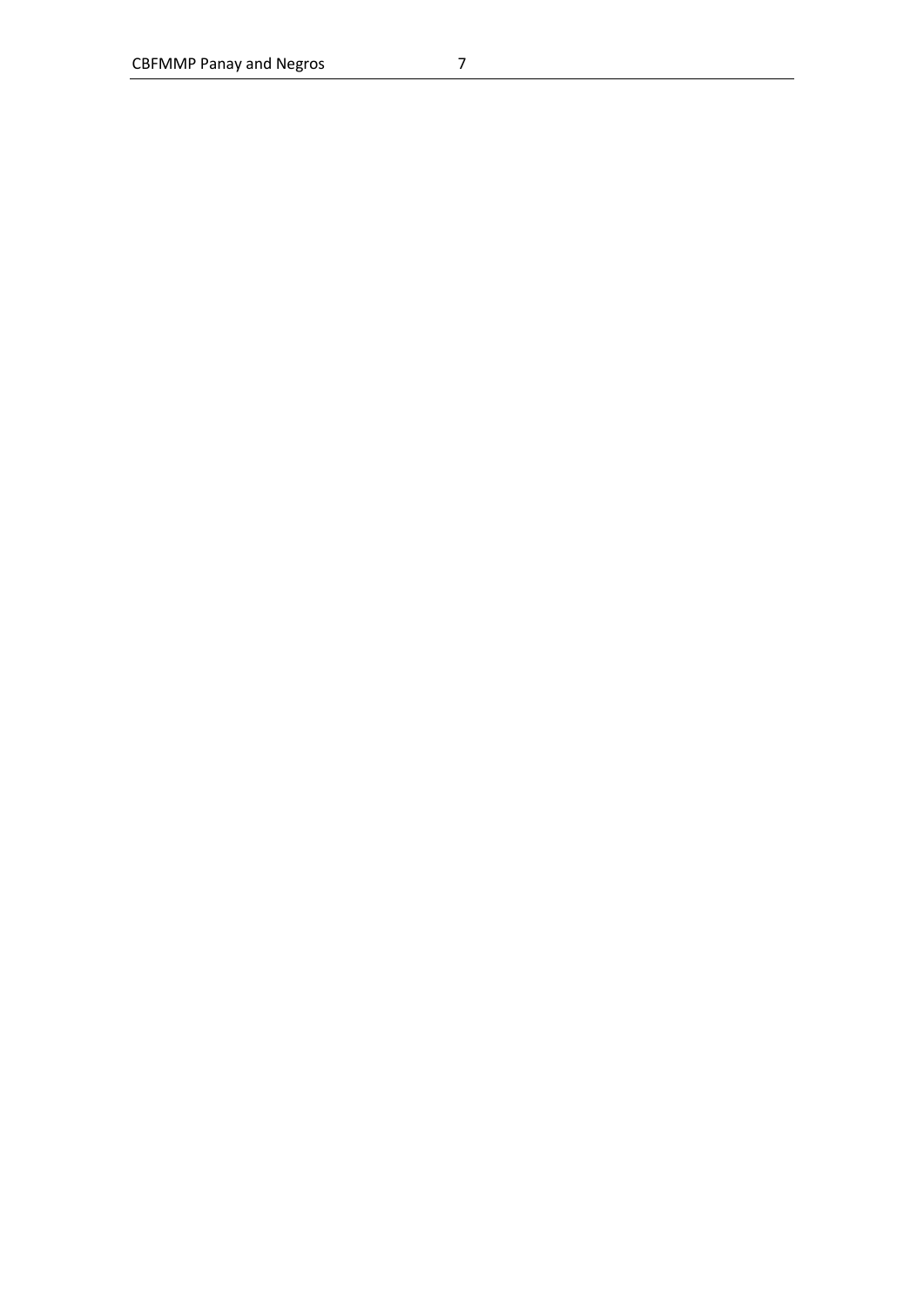### CBFMMP Panay and Negros 8

### *Table 1-1: Status of Project Municipalities*

<span id="page-14-0"></span>

| <b>Province</b>                                  | LGU                                          | <b>FLUP</b> | Co-Mgnt.  |                 |                 |                       | <b>KfW Assistance</b> |              |              |                                 |
|--------------------------------------------------|----------------------------------------------|-------------|-----------|-----------------|-----------------|-----------------------|-----------------------|--------------|--------------|---------------------------------|
|                                                  |                                              | in $%$      | Agreemt.  | <b>Total FC</b> |                 | Loan                  |                       | Grant        |              |                                 |
|                                                  |                                              |             |           | <b>PhP</b>      | <b>Loan PhP</b> | released $1$          | <b>Grant PhP</b>      | released     | Tot. refo ha | Infra-Ioan for                  |
| <b>First Batch LGUs</b>                          |                                              |             |           |                 |                 |                       |                       |              |              |                                 |
| Aklan                                            | Libacao                                      | 100%        |           | 28.875.000      | 14.875.000      | 14.875.000            | 14.000.000            |              |              | 860 road equipment              |
| Antique                                          | Sebaste                                      | 100%        |           | 28.800.000      | 14.800.000      | 14.800.000            | 14.000.000            |              |              | 850 water system                |
| <b>Iloilo</b>                                    | Carles                                       | 100%        |           | 28.875.000      | 14.875.000      | 14.875.000            | 14.000.000            |              |              | 880 fish market                 |
| <b>Negros Oriental</b>                           | Bayawan                                      | 100%        | ves       | 29.055.200      | 15.100.000      |                       | 13.955.200            |              |              | 854 water, aquaculture          |
|                                                  | Sta. Catalina                                | 100%        | ves       | 24.282.016      | 12.290.016      |                       | 11.992.000            |              |              | 777 water system, FMR           |
|                                                  | La Libertad                                  | 100%        | ves       | 14.850.000      | 7.650.000       |                       | 7.200.000             |              |              | 454 road equipment              |
| <b>Negros Occidental</b>                         | llog                                         | 100%        |           | 28.875.000      | 14.875.000      |                       | 14.000.000            |              |              | 858 road equipment              |
| <b>Total First Batch</b>                         |                                              |             |           | 183.612.216     | 94.465.016      | 44.550.000            | 89.147.200            | $\mathbf{0}$ | 5.533        |                                 |
| <b>Second Batch LGUs</b>                         |                                              |             |           |                 |                 |                       |                       |              |              |                                 |
| Aklan                                            | Altavas                                      | 50%         |           | 12.370.000      | 6.370.000       |                       | 6.000.000             |              | 366          |                                 |
| Antique                                          | Lauaan                                       | 100%        |           | 22.680.000      | 11.680.000      |                       | 11.000.000            |              |              | 630 water system                |
|                                                  | Anini-y                                      | 50%         |           | 5.876.000       | 3.026.000       |                       | 2.850.000             |              |              | 190 water system                |
| Capiz                                            | Dumarao                                      | 50%         |           | 22.680.000      | 11.680.000      | 14.000.000            | 11.000.000            |              |              | 611 road equip., market         |
| <b>Iloilo</b>                                    | Passi                                        | 50%         |           | 22.680.000      | 11.680.000      |                       | 11.000.000            |              |              | 631 FMR, market                 |
| <b>Negros Oriental</b>                           | Sibulan??                                    | 100%        | ves       | 14.433.000      | 7.433.000       |                       | 7.000.000             |              |              | 438 FMR equip.                  |
| <b>Negros Occidental</b>                         | Candoni                                      | 50%         |           | 22.680.000      | 11.680.000      |                       | 11.000.000            |              |              | 676 water system, livelihd.     |
|                                                  | Kabankalan                                   | 50%         |           | 22.680.000      | 11.680.000      |                       | 11.000.000            |              |              | 677 irrigation, FMR             |
| <b>Total Second Batch</b>                        |                                              |             |           | 146.079.000     | 75.229.000      | 14.000.000            | 70.850.000            | 0            | 4.219        |                                 |
| <b>Grand total</b>                               |                                              |             |           | 329.691.216     | 169.694.016     | 58.550.000            | 159.997.200           | 0            | 9.752        |                                 |
| $(1$ EUR =<br>in Euro                            |                                              | 60          |           | 5.494.854       | 2.828.234       | 975.833               | 2.666.620             |              |              | 589.000 Contingencies           |
|                                                  | Available German FC w/o contingencies (EUR): |             |           | 4.685.000       | 2.415.000       |                       | 2.270.000             |              |              | 156.000 savings capacity build. |
|                                                  |                                              |             | Gap (EUR) | 809.854         | 413.234         |                       | 396.620               |              |              | 20.000 savings awareness        |
|                                                  |                                              |             | Gap (PhP) | 48.591.216      | 24.794.016      |                       | 23.797.200            |              |              | 100.000 savings FLUP            |
| 1)<br>Advance loan release by LBP from own funds |                                              |             |           |                 |                 | 51,5% ratio loan/grar | 48,5%                 |              |              | 865.000 Total cont. & savings   |

 $\overline{\phantom{a}}$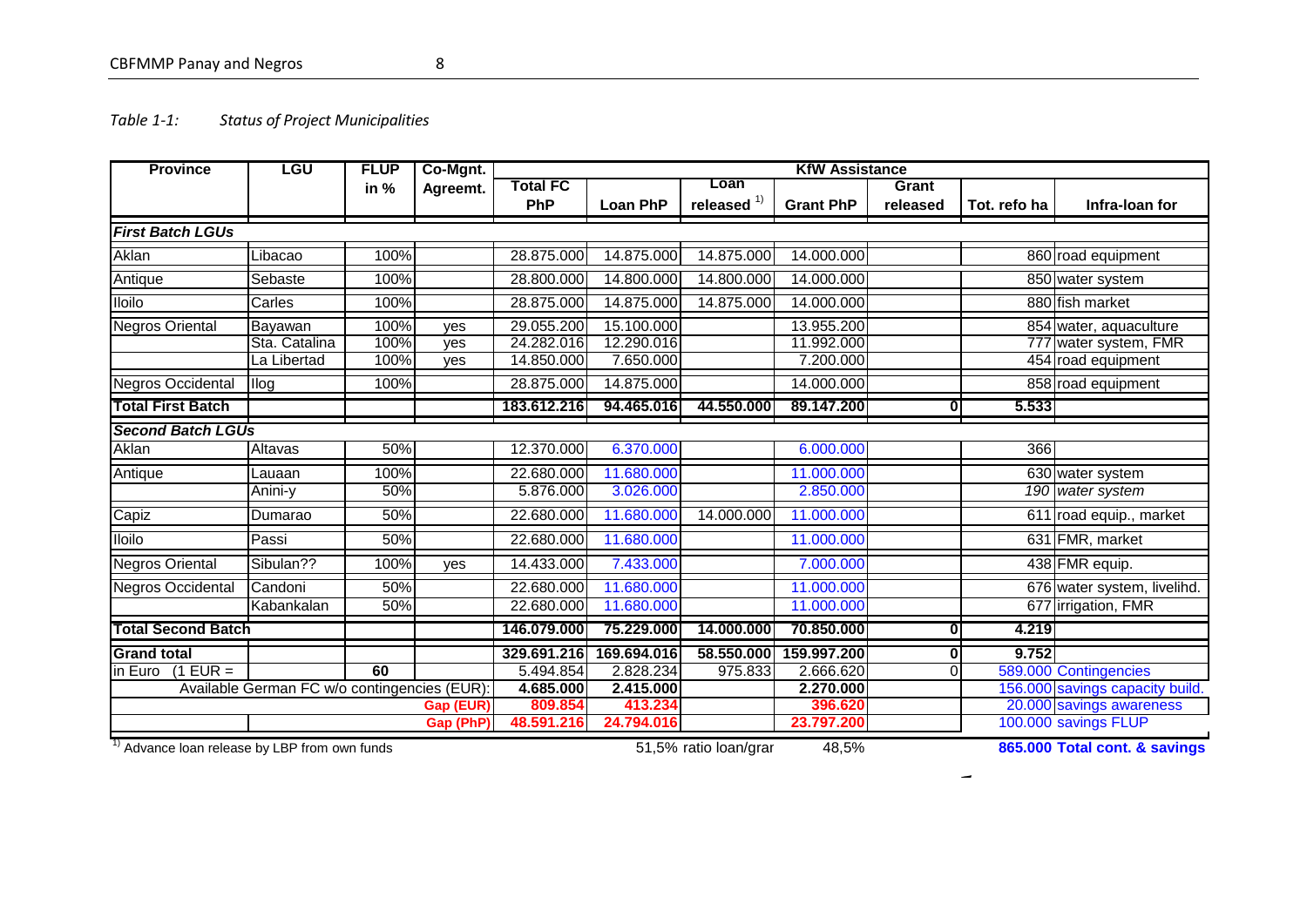#### **1.3.4 Consulting Services**

The Consultant (DFS) from the first phase July 2008 to June 2010 has been selected by DENR to provide TA services also for the second phase July 2010 to December 2015. So DFS has continued all TA inputs from July to October 2010, in order not to interrupt the project operations (for details pls. refer to paragraph 4.1). It would be highly appreciated if the consulting contract could be finally concluded, since DFS is pre-financing all operations for over three months now.

#### **1.4 Issues to be Considered**

#### **1.4.1 Financing Gap**

In 2008 the available KfW investment funds of 4.685 million EUR corresponded to roughly 330 million PhP, at the exchange rate of 1:70 at that time. This budget has been used as ceiling for sub-project planning. Due to the decrease of the Euro-Peso exchange rate from 1:70 in 2008 to 1:58/1:60 in September 2010 the Euro equivalent for 330 million PhP is now 5.5 million EUR, or 800,000 Euro more than originally anticipated.

As shown in Table 2-1, the excess demand for loans would amount to 24.8 million PhP or 413,000 EUR, which can be provided by the LBP from their regular funds (statement by LBP).

The additional demand for grant funds would total 23.8 million PhP or 396,600 EUR. The total uncommitted grant budget is estimated as 856,000 EUR (589,000 EUR contingencies and 276,000 EUR potential savings, see Table 2-1). So the additional demand for 396,600 EUR could be financed from 276,000 EUR savings under Position (5) and 120,000 EUR from contingencies (leaving 469,000 EUR uncommitted). In order to achieve the physical target of 9,000 ha reforestation, it is therefore recommended to increase Budget Position 1.1 Afforestation/ Rehabilitation/ Agroforestry by 396,600 EUR, decrease Position 5 Training and Extension by 276,000 EUR from 1,096,000 to 820,000 EUR (sufficient), and allow the use of 120,000 EUR contingencies for reforestation. In case the Euro would appreciate again the financing gap will be smaller, but as of now a positive answer of KfW would be highly appreciated, so we can finalize the remaining 8 contracts with the second batch of municipalities and can start supporting their projects *(> non-objection of KfW just received)*.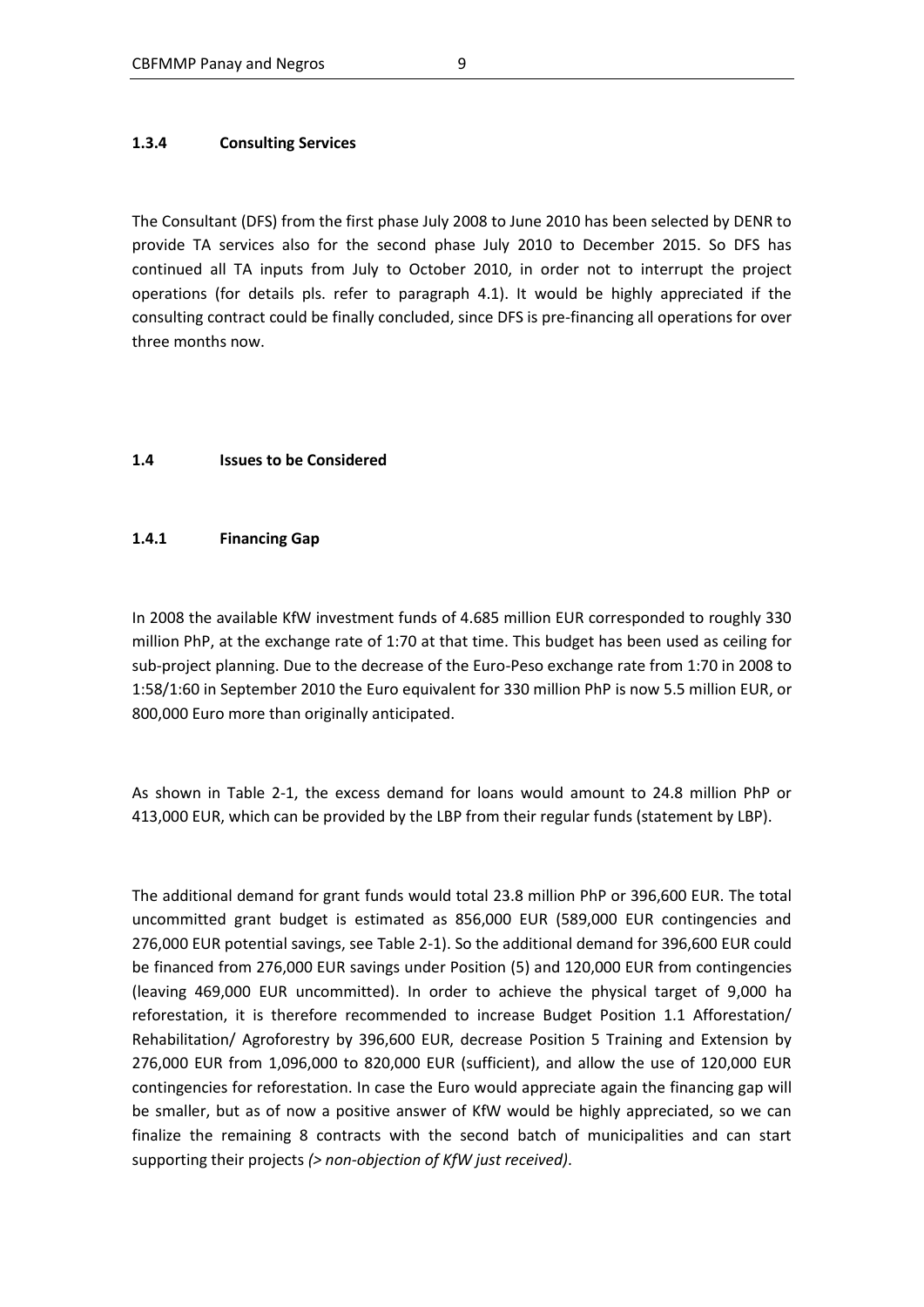#### **1.4.2 Land Tenure**

One vital pre-condition for KfW-assisted reforestation projects is the security of tenure for the farmers planting trees. They must not be seen as paid laborers but as "owners" of their land who are supported to establish and manage forest and agroforest plantations on a long-term basis (i.e. for at least 25 years). They must also be allowed to harvest the trees later on. During project planning it was the perception that a Co-Management Agreement between a LGU and the DENR constitutes a security of tenure for 25 years, and the LGU can enter into subagreements with households or household groups (Individual Property Rights or IPRs). The DENR in Region 7 (incl. Negros Oriental) shares this view. The DENR in Region 6 (Panay and Negros Occidental), however, sees a Co-Management Agreement merely as a management tool and not as a tenurial instrument. Even under FLUP and Co-Management the untenured forest land is still considered "open access" and the farmers participating in the project have no land use rights over the established forestry and agroforestry plantations and are not allowed to harvest the planted trees. Eventually the DENR can issue tenurial instruments at a later stage.

Without security of tenure right from the start, however, a basic pre-requisite for KfW-assisted forestry projects is lacking. The DENR Region 6 intends to issue a Regional Memorandum Circular allowing the Co-Management Steering Committee of LGU and DENR to issue subagreements with local households, so they can start planting trees (is no land use right, though). In the spirit of devolution of forest management functions to the LGUs and to provide security of tenure to all households planting trees it is strongly suggested to declare a Co-Management Agreement a tenurial instrument for LGUs. This issue should be included in the policy dialogue on national level, to create the same legal basis for all Regions in the Philippines.

#### **1.4.3 Liquidation of Cash Advances**

In addition to financial support from KfW, also GTZ is providing technical and financial assistance to the partner LGUs (same measures and conditions). Some of the LGUs have not yet liquidated their cash advances from December 2009 or incurred problems during audits. Since it cannot be excluded that these LGUs show the same behavior towards the KfW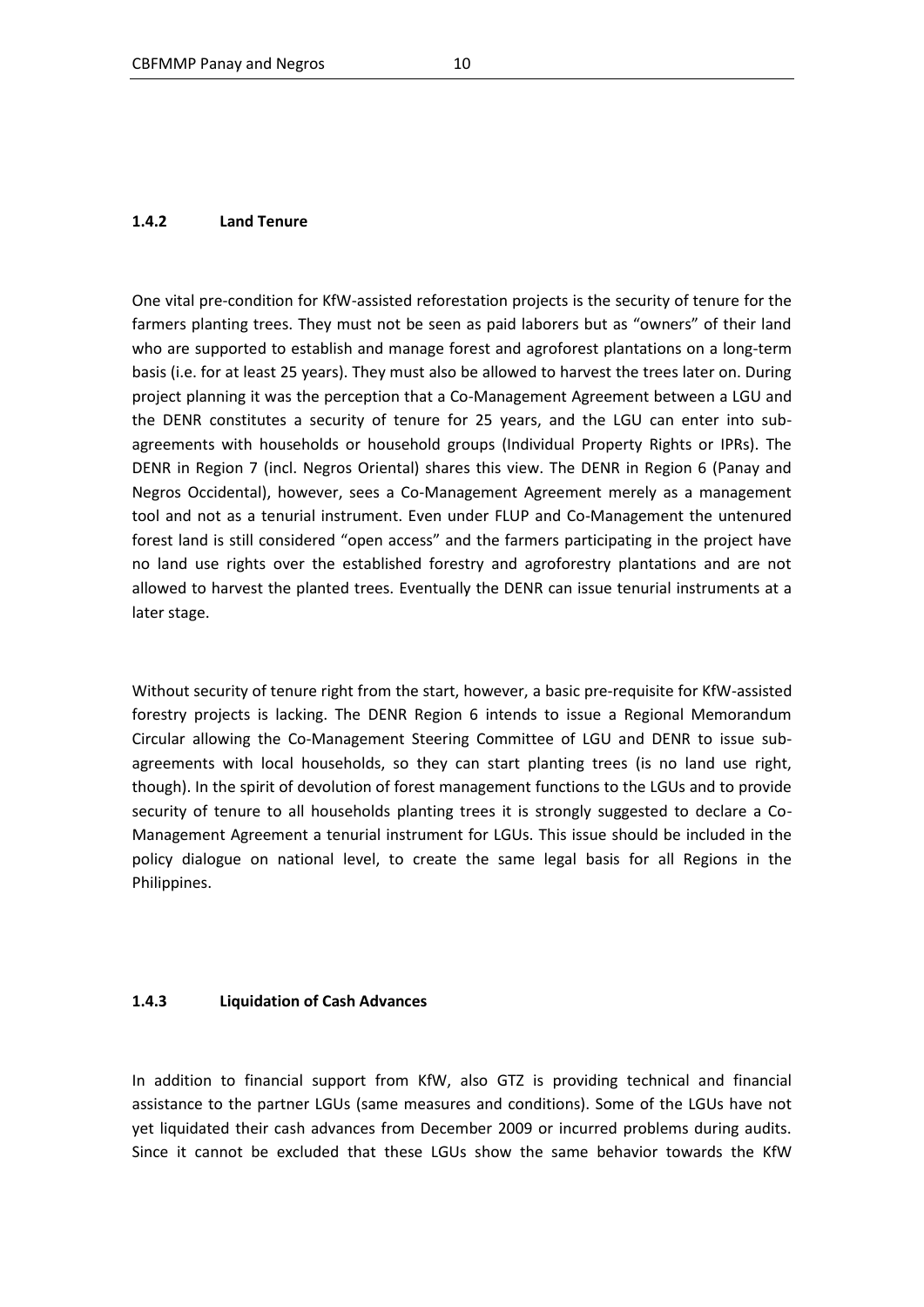assistance it is suggested to enter into new financing agreements only when the previous ones are properly managed and accounted.

#### **1.5 Strategy to Address Risks and Assumptions**

The basis to address risks and assumptions is the quarterly monitoring of project outputs and the identification of any threat to reach the intended results.

On project level, the Regional Project Committee meets regularly (at least every three months) to discuss recent developments, progress and issues needing further attention. According to the strategy of *result-based management*, the status of intended outputs and outcomes shall be regularly assessed and possible deviations from the target corridor shall be identified and corrected in time. A quarterly adjustment of the annual work and budget plan shall fine-tune the project activities and address identified risks and assumptions.

Issues deserving higher attention will be elevated to the National Steering Committee, which also meets quarterly (at least in the initial project phase). The NSC submits proposals regarding policy decisions to the DENR and LBP main offices and takes decisions in case partner LGUs do not come up to the agreed arrangements. In addition, issues of general concern may also be included in the national policy dialogue e.g. in the DENR Upland Working Group.

### **2 DESCRIPTION OF APPROACH, METHODOLOGY AND WORK PLAN**

#### **2.1 Approach and Methodology**

The service of the Consultant shall cover the German Financial Cooperation with the Republic of the Philippines regarding the Community Based Forest and Mangrove Management Project in Panay and Negros. The Consultant shall support the PEA in the Project's planning, implementation and monitoring processes and help to achieve the above mentioned results. It will be the Consultant's task to critically follow the implementation process and to point out adverse developments threatening the achievement of intended results to the PEA and to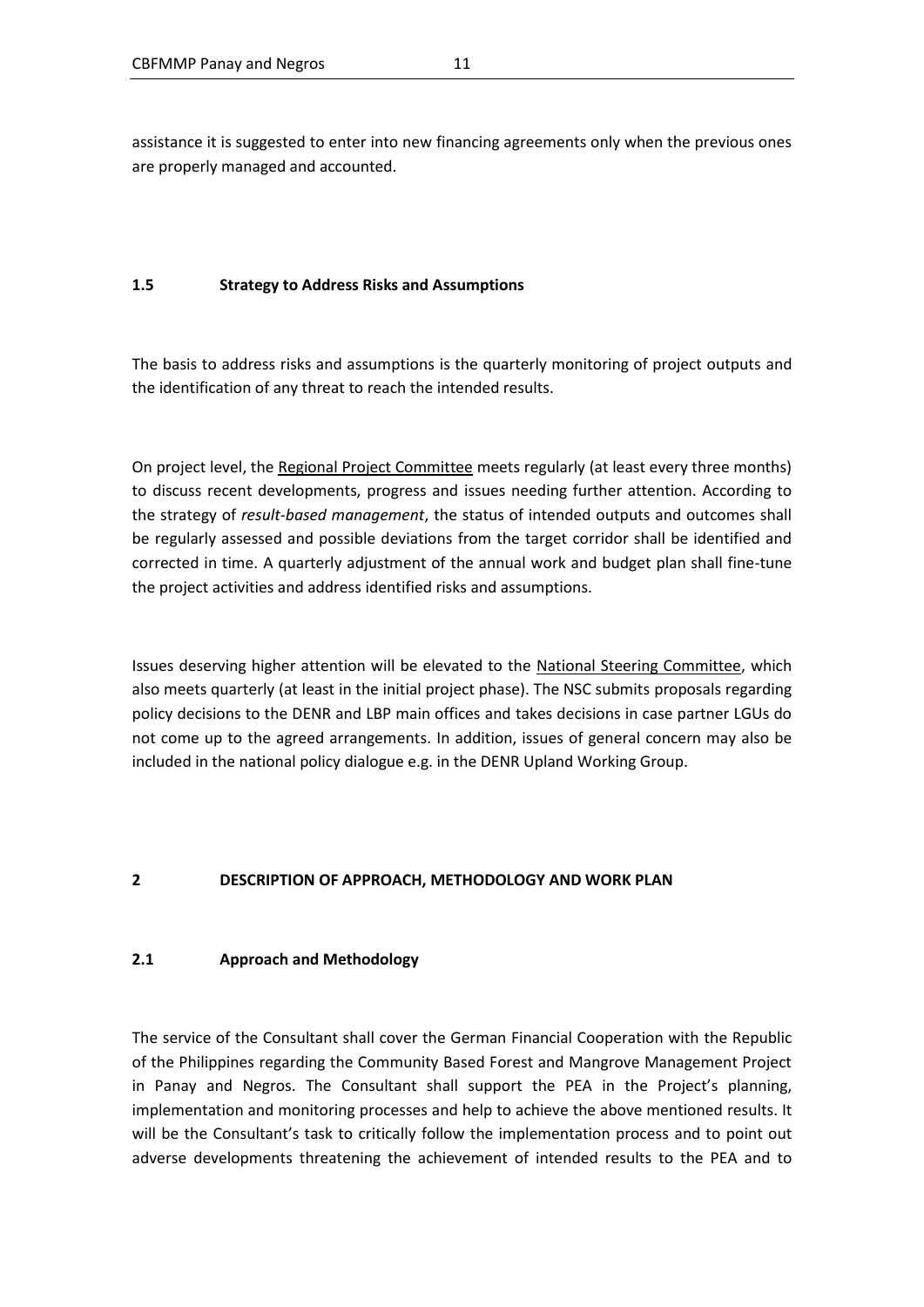KfW. This also includes the enabling CBFM policy framework. Whenever possible, he shall offer advice as well as develop and introduce remedial measures in close collaboration with the PEA.

The Consultant's duties include the close coordination with all CBFMMP cooperation partners, especially DENR on national, regional, provincial and community levels, LBP, involved government agencies including LGUs, with GTZ and DED.

The Consultant shall provide advisory support to the PEAs in the following fields (with milestones in parentheses):

### *(1) Project Planning, Steering, Management and M&E*

- Finalize project implementation arrangements, including fund transfer mechanisms from LGU level to household level (guidelines by 09/2010);
- Complete staffing and equipment of project offices, incl. task description and ToR for project staff, assistance in tender/procurement procedures (procurement complete by 12/2010, TOR finalized by 12/2010);
- Finalize project planning documents and operating guidelines, organize seminars for DENR, LGU and LBP staff, update the overall plan of operation and prepare of annual work plans (DENR orientation by 07/2010, LGU orientation by 09/2010, AWP revised each year by Dec.);
- Assure overall project coordination, identification of shortcomings and constraints as well as suggestions for their elimination in the course of internal or external assistance (quarterly team meetings at PMU level);
- Follow-up signing of MoUs between DENR, LBP and LGUs re. implementation of NRM and infrastructure (MoUs by 12/2010);
- Screening of project proposals and selection of partner LGUs (second batch endorsed by 07/2010);
- Administration of project funds, financial monitoring (annual financial reports);
- Establishment and implementation of a result-based project M&E system, finalize refo M&E guidelines and establish DENR monitoring teams, identify and contract NGO(s) for control checks, supervise M&E of reforestation success (RBM system by 09/2010, refo M&E guidelines by 09/2010, NGO contracted by 12/2010);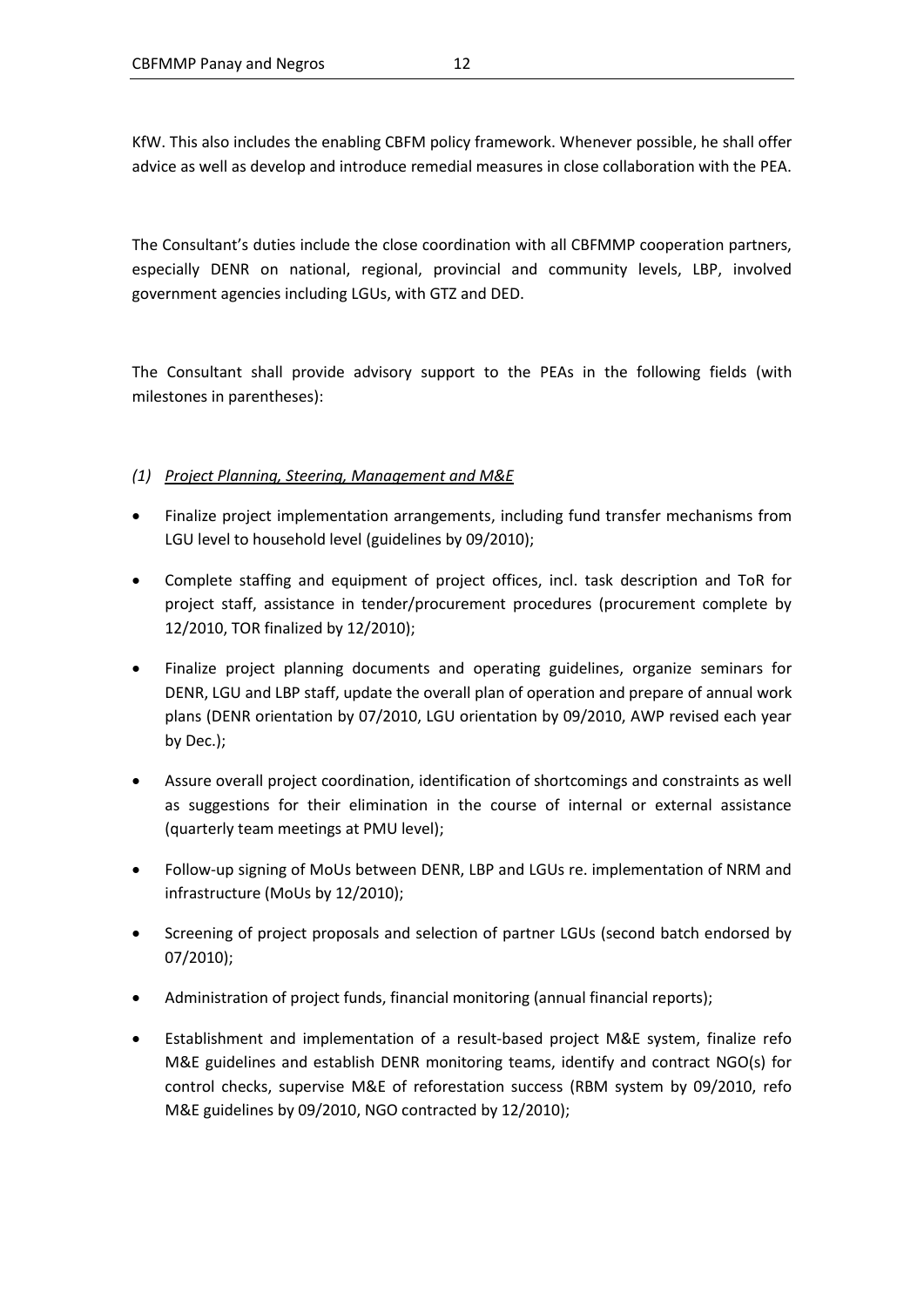Coordination with other relevant programs and projects, develop and promote measures for knowledge management and up-scaling of project achievements (2 workshops in 2012 and 2014, 3 packages for up-scaling).

# *(2) Capacity Building and Training*

- Organization and implementation of training (including training needs assessment based on TOR of staff, elaboration and follow up of training plan) with special emphasis on CENRO and LGU staff who take on important tasks in the course of the Project (by 06/2011 at least 100 persons trained, all trainings documented by a short report);
- Introduction of KfW regulations (financial procedures, reporting, procurement rules, documentation, etc) and their observance (orientation course by 09/2010);
- Train and support DENR and LGU-ENROs in FLUP preparation, prepare and disseminate extension materials (all concerned PENRO, CENRO and LGU staff trained by 12/2010);
- Assist in obtaining and implementing co-management agreements (for the total forest land of a LGU) incl. resource management and sub-agreements for individual households (12 new co-management agreements by 12/2012);
- Support LGUs to develop project proposals for financing (15 eligible proposals accepted by 12/2010);
- Enhance capacities of responsible LGU, DENR and PO staff to implement approved project packages (by 06/2012 at least 100 persons trained and 80% confident to carry out tasks);
- Annually monitor training outcomes/effects and improve modules (annual reports);
- Capacitate DENR, LGUs and POs in managing/ mitigating resource-related conflicts (at least 80% of core staff is confident to mitigate conflicts by 06/2012.

# *(3) Natural Resources Management*

- Clarify tenure, management and utilization schemes within co-management agreements, prepare guidelines, also in respect to sub-agreements (guidelines for sub-agreements by 12/2010);
- Assist in preparing resource management plans, 5-year work plans and resource use plans, considering various sub-agreement and tenurial instruments (15 LGUs implement plans by 2013);
- Promote silvicultural measures like thinning, final harvesting and reforestation of older plantations (at least one demo per province until 12/2012);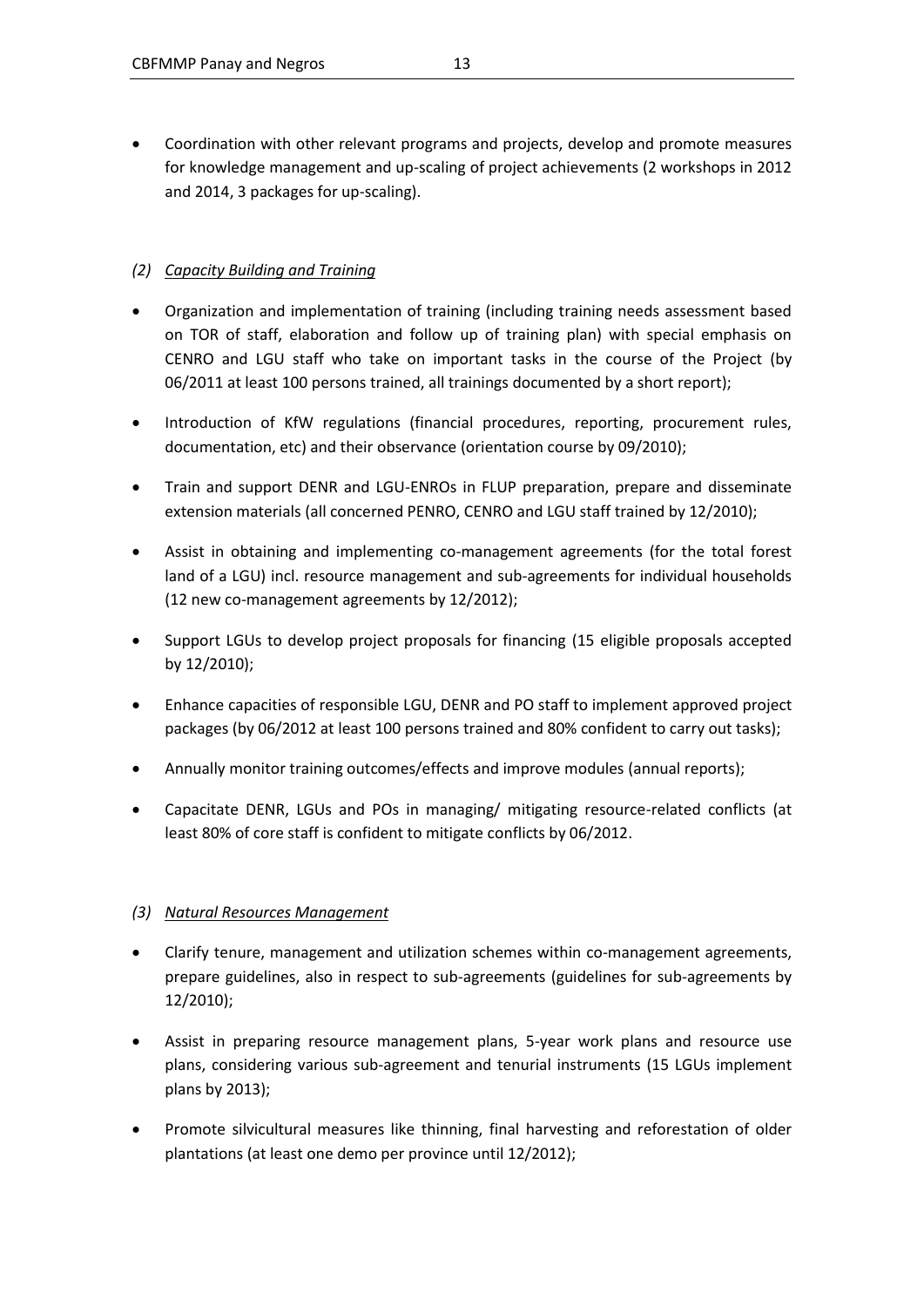- Support reforestation/rehabilitation of forests and mangroves and establishment of agroforestry crops (9,000 ha established by 2014);
- Organize cross-farm visits and on-farm demonstrations of improved upland agriculture (6 visits by 2012, 2 demos per province);
- Provide technical and financial assistance to LGUs and POs for implementing their forest management plans (15 LGUs implement management plans for a total of 50,000 ha by 2014).

### *(4) Improvement of Rural Infrastructure and Livelihood*

- Assist LGUs in preparing and submitting technical and financing proposals for rural infrastructure (all proposals supported as requested);
- Monitor implementation of infrastructure measures (semi-annual reports);
- Propose measures for maintenance and cost recovery (operational by 2014);
- Identify promising LGU-operated livelihood schemes, analyse feasibility and calculate benefits for target groups (5 options identified by 12/2010);
- Support interested LGUs in the preparation of feasibility studies and financing proposals for livelihood projects to LBP (all LGUs with livelihood projects supported by 06/2011);
- Provide technical and financial assistance to LGUs for implementing eligible livelihood projects (80% completed by 2013);
- Train LGUs and target groups in technical aspects, marketing and financial management (training in all LGUs with livelihood projects until 2014).

### *(5) Support CBFM Beneficiaries in Livelihood Projects*

- Analyse viable livelihood options, analyse value chain for forest and agro-forestry products and identify suitable measures (10 options by 06/2011);
- Carry out ex-ante socio-economic baseline study (study covering all project LGUs by 12/2010 through contracted organization);
- Provide training, technical support and assist in finding financial support for value-adding to selected forestry/agroforestry products (training provided for at least 5 options by 12/2012;
- Link POs and household groups with support agencies (e.g. DTI, FIDA) and buyers (incl. DECS), organize trade fairs and exhibitions (1 event per year);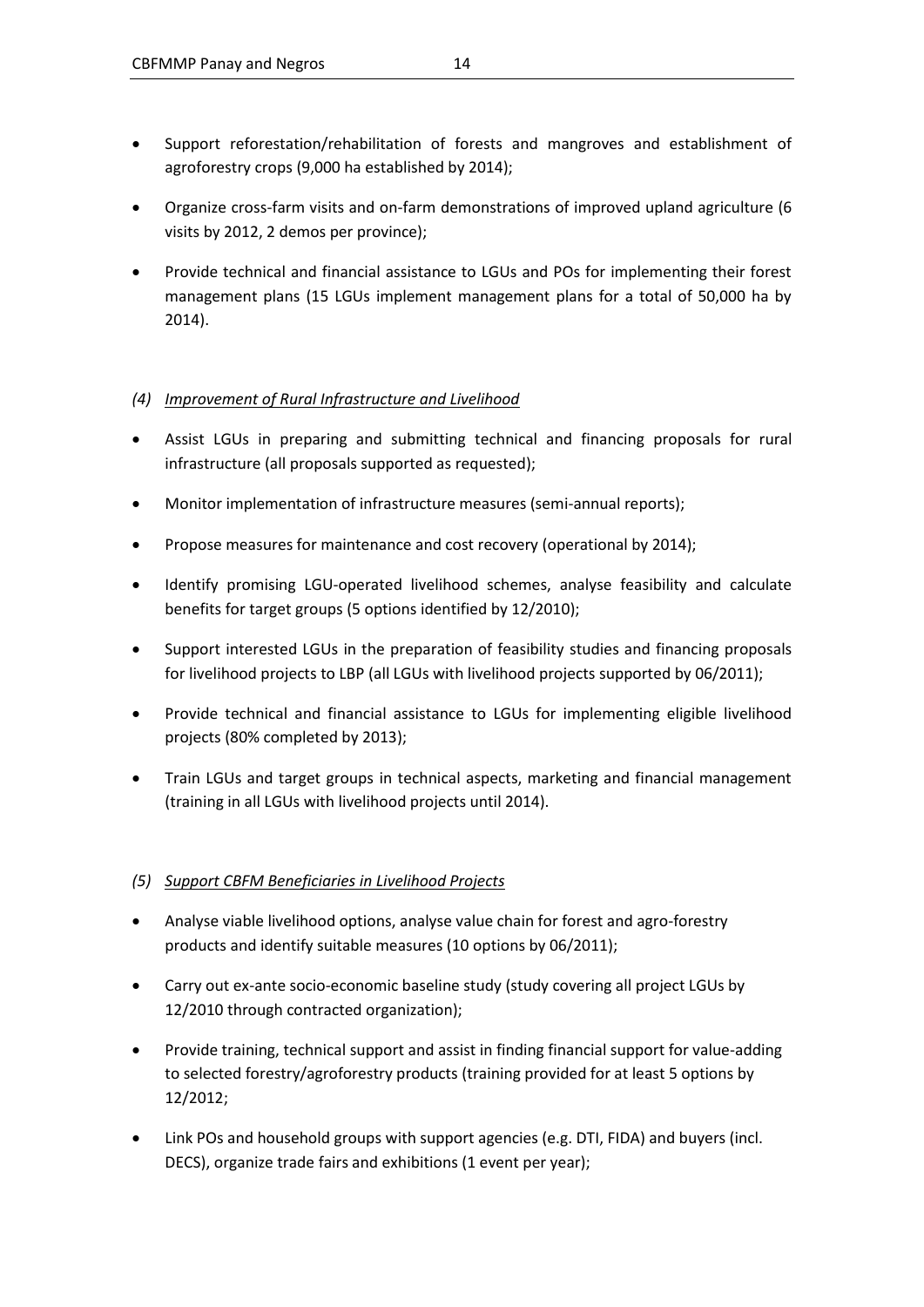- Support the formation of producer's associations for increased income (6 associations in business by 2014);
- Monitor socio-economic impact of project measures on household level (impact reports by 12/2012 and 12/2014).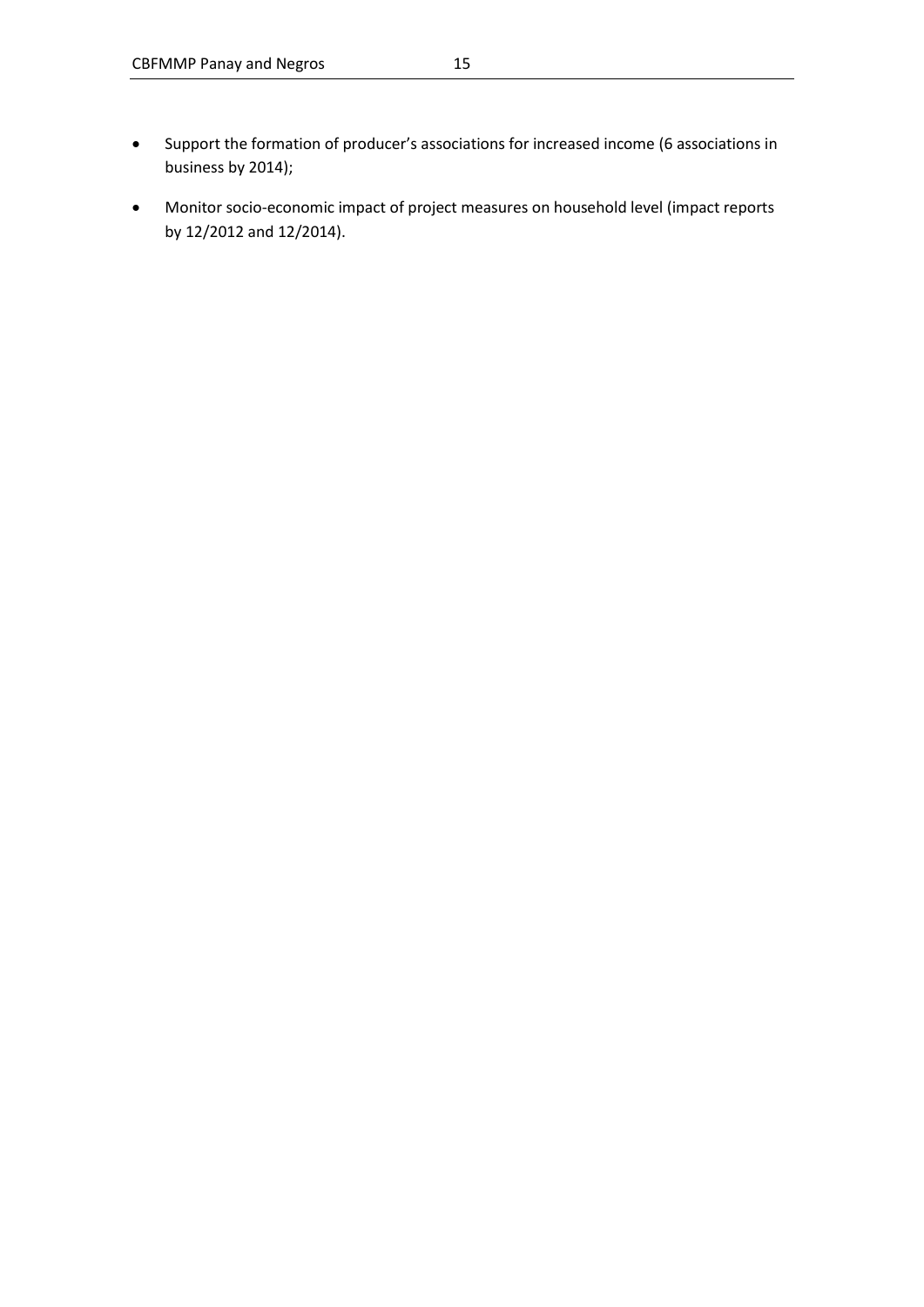# CBFMMP Panay and Negros 16

## **2.2 Schedule of Activities and Outputs Generated**

Table 3-1 shows the proposed activity schedule and the intended outputs.

<span id="page-22-0"></span>*Table 2-1: CBFMMP Activity Schedule*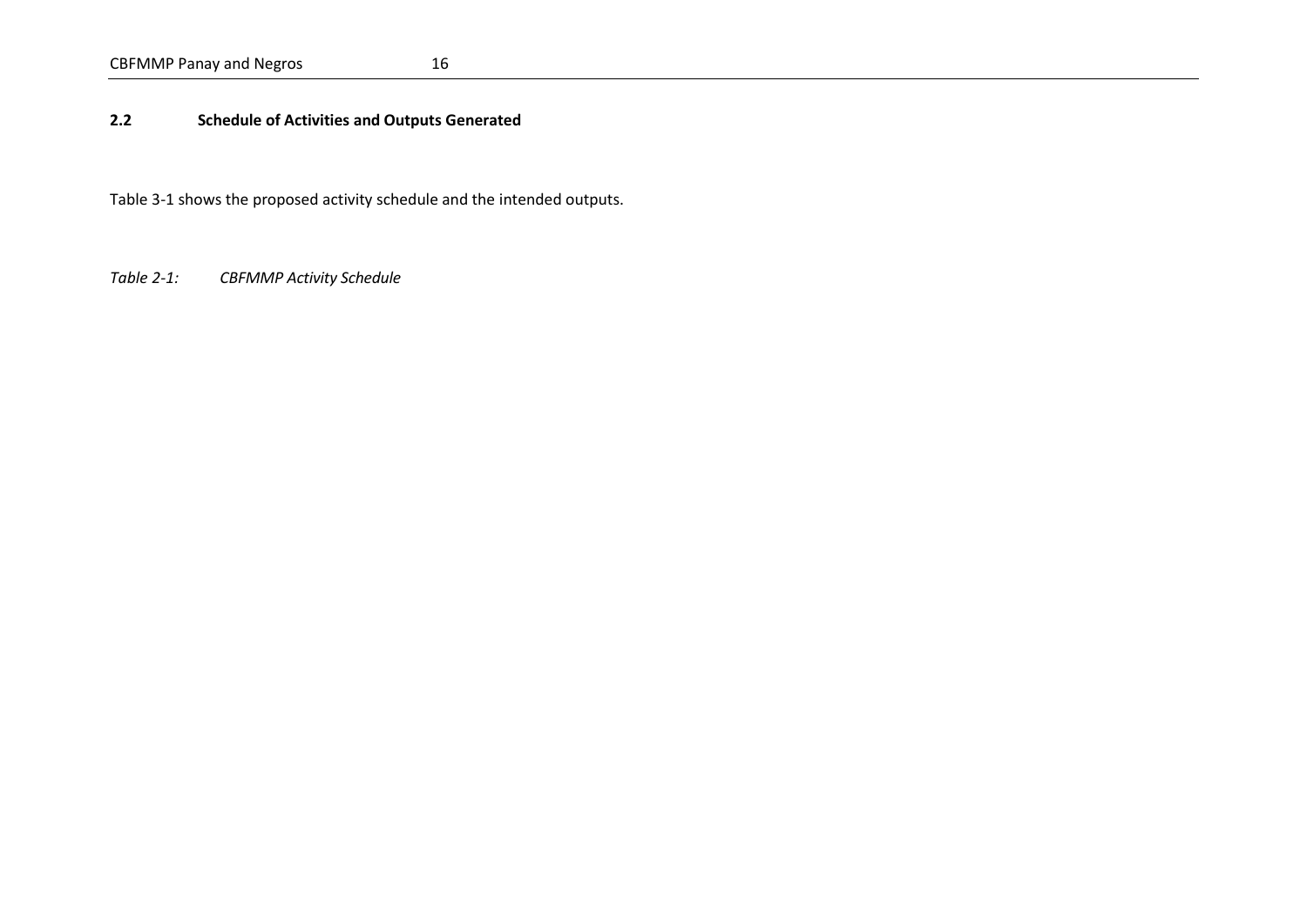*GPS, GIS on regional & provincial level,* 

|                |                                                                                                                                                                                  | 2010 |             | 2011 |  |  | 2012 |  | 2013 |  | 2014 |  | 2015 |                                   |
|----------------|----------------------------------------------------------------------------------------------------------------------------------------------------------------------------------|------|-------------|------|--|--|------|--|------|--|------|--|------|-----------------------------------|
|                | <b>ACTIVITY</b>                                                                                                                                                                  |      | L FILLIN LE |      |  |  |      |  |      |  |      |  |      | <b>Outputs</b>                    |
| $\blacksquare$ | DENR and LBP staff, participating LGUs and POs in Panay and Negros are<br>capacitated in planning for and implementing CBFM project packages<br>including dealing with conflicts |      |             |      |  |  |      |  |      |  |      |  |      |                                   |
| 1.1            | Support DENR and LGU-ENROs in FLUP preparation                                                                                                                                   |      |             |      |  |  |      |  |      |  |      |  |      | 11 new FLUPs by<br>12/2012        |
| 1.1.1          | Finalize FLUP for Ilog, Carles, Sebaste, Libacao by April, for Dumarao,<br>Lauaan, Altavas, Passi, Anini-y, Kabankalan, Candoni by April 2011                                    |      |             |      |  |  |      |  |      |  |      |  |      |                                   |
| 1.1.2          | Identify and analyze conflicts during FLUP process and initiate mitigating<br>measures                                                                                           |      |             |      |  |  |      |  |      |  |      |  |      |                                   |
| 1.1.3          | Strengthen CENRO (and PENRO) capacities to prepare FLUP and ensure<br>field work                                                                                                 |      |             |      |  |  |      |  |      |  |      |  |      |                                   |
| 1.1.4          | Issue request to PENRO, CENRO to assign additional staff and create FLUP<br>teams                                                                                                |      |             |      |  |  |      |  |      |  |      |  |      |                                   |
| 1.1.5          | Include staff from PAWB, ERDS, EMB, LMS, MGB and others in FLUP teams,                                                                                                           |      |             |      |  |  |      |  |      |  |      |  |      |                                   |
| 1.1.6          | Include baseline data on socio-economic data, forest cover and conflicts in<br><b>FLUP</b>                                                                                       |      |             |      |  |  |      |  |      |  |      |  |      |                                   |
| 1.2            | Obtain and implement co-management agreements incl. resource management<br>(for whole FL of a LGU)                                                                               |      |             |      |  |  |      |  |      |  |      |  |      | 11 new co-mgnt<br>agreem. 12/2012 |
| 1.2.1          | Facilitate formation of steering committee, installation/designation of<br>municipal/city ENRO                                                                                   |      |             |      |  |  |      |  |      |  |      |  |      |                                   |
| 1.2.2          | Assist households to obtain sub-agreements                                                                                                                                       |      |             |      |  |  |      |  |      |  |      |  |      |                                   |
| 1.3            | Support LGUs to develop project proposals for financing                                                                                                                          |      |             |      |  |  |      |  |      |  |      |  |      | 15 props. accep-ted<br>by 12/2010 |
| 1.3.1          | Select second batch of LGUs and support them to prepare eligible proposals                                                                                                       |      |             |      |  |  |      |  |      |  |      |  |      |                                   |
| 1.4            | Ensure capacities of responsible LGU, DENR and PO staff to implement<br>approved project packages according to training needs assessment                                         |      |             |      |  |  |      |  |      |  |      |  |      | >100 staff by<br>06/2012, 80% ok  |
| 1.5            | Carry our capacity building and training programs for implementing agencies<br>based on needs assessment, including study tours                                                  |      |             |      |  |  |      |  |      |  |      |  |      | 10 courses by<br>06/2012, 3 tours |
| 1.5.1          | Define capacities needed and carry out training needs assessment                                                                                                                 |      |             |      |  |  |      |  |      |  |      |  |      |                                   |
| 1.5.2          | Provide training, possibly in project guidelines/procedures, site/species<br>matching, mangrove management, nursery operation, values/basic leadership,                          |      |             |      |  |  |      |  |      |  |      |  |      |                                   |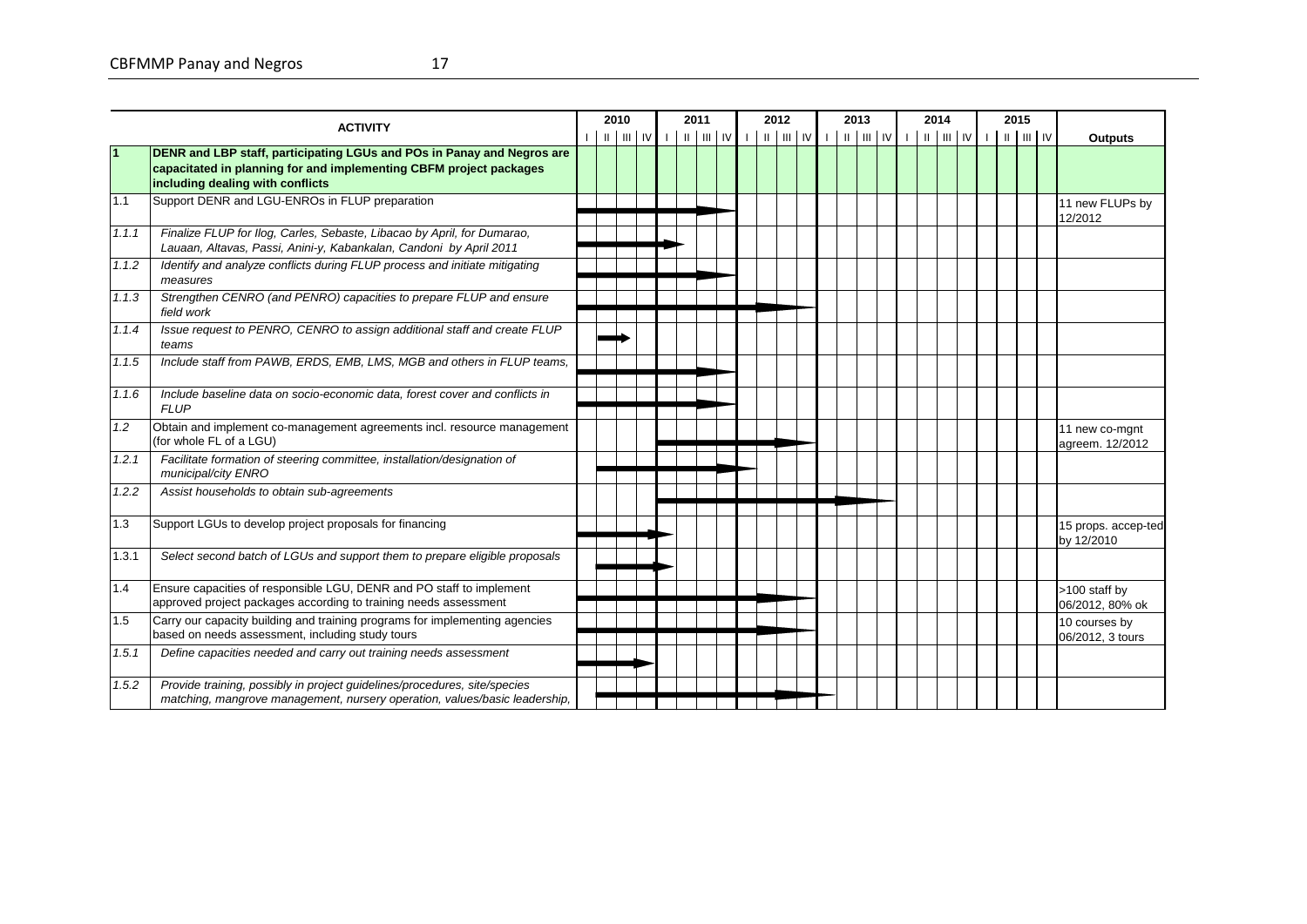|                  | <b>ACTIVITY</b>                                                                                                                              | 2010 |                  |                | 2011 |                                                                                                 |  | 2012 |  | 2013 |  | 2014 |                                |  | 2015                                                                                |                                       |
|------------------|----------------------------------------------------------------------------------------------------------------------------------------------|------|------------------|----------------|------|-------------------------------------------------------------------------------------------------|--|------|--|------|--|------|--------------------------------|--|-------------------------------------------------------------------------------------|---------------------------------------|
|                  |                                                                                                                                              |      | $   \cdot      $ | $\blacksquare$ |      | $\parallel$ $\parallel$ $\parallel$ $\parallel$ $\parallel$ $\parallel$ $\parallel$ $\parallel$ |  |      |  |      |  |      | $   \cdot      $ $   \cdot   $ |  | $\parallel$ $\parallel$ $\parallel$ $\parallel$ $\parallel$ $\parallel$ $\parallel$ | <b>Outputs</b>                        |
| 1.6              | Annually monitor training outcomes/effects and improve modules                                                                               |      |                  |                |      |                                                                                                 |  |      |  |      |  |      |                                |  |                                                                                     | Annual reports and<br>suggestions     |
| 1.6.1            | Assess training impacts through interviews, surveys                                                                                          |      |                  |                |      |                                                                                                 |  |      |  |      |  |      |                                |  |                                                                                     |                                       |
| 1.6.2            | Revise training modules according to findings and expressed needs                                                                            |      |                  |                |      |                                                                                                 |  |      |  |      |  |      |                                |  |                                                                                     |                                       |
| 1.7              | Capacitate DENR, LGUs and POs in managing/ mitigating resource-related<br>conflicts                                                          |      |                  |                |      |                                                                                                 |  |      |  |      |  |      |                                |  |                                                                                     | Pers. able miti-<br>gate by 06/2012   |
| 1.7.1            | Organize seminar for DENR and LGU staff re. conflict mitigation, in coordination<br>with EnRDP                                               |      |                  |                |      |                                                                                                 |  |      |  |      |  |      |                                |  |                                                                                     |                                       |
| 1.8              | Participate in knowledge exchange with EnRD and other relevant<br>programs/projects                                                          |      |                  |                |      |                                                                                                 |  |      |  |      |  |      |                                |  |                                                                                     | 2 workshops $+3$<br>packages          |
| $\overline{2}$   | Forests and mangroves are rehabilitated through LGUs, POs and/or rural<br><b>Ihouseholds</b>                                                 |      |                  |                |      |                                                                                                 |  |      |  |      |  |      |                                |  |                                                                                     |                                       |
| 2.1              | Clarify tenure, management and utilization schemes within co-management<br>agreements, prepare guidelines                                    |      |                  |                |      |                                                                                                 |  |      |  |      |  |      |                                |  |                                                                                     | Sub-agreement<br>guide by 12/2010     |
| 2.2              | Prepare resource management plans, 5-year work plans and resource use<br>plans, considering various sub-agreement and tenurial instruments   |      |                  |                |      |                                                                                                 |  |      |  |      |  |      |                                |  |                                                                                     | 15 LGUs imple-<br>ment by 2013        |
| 2.3              | Promote silvicultural measures like thinning, final harvesting and reforestation of<br>older plantations                                     |      |                  |                |      |                                                                                                 |  |      |  |      |  |      |                                |  |                                                                                     | Demos from 2011<br>to 2015            |
| 2.4              | Support reforestation/rehabilitation of forests and mangroves and establishment<br>of agroforestry crops                                     |      |                  |                |      |                                                                                                 |  |      |  |      |  |      |                                |  |                                                                                     | 9,000 ha by 2014                      |
| 2.5              | Organize cross-farm visits and on-farm demonstrations of improved upland<br>agriculture                                                      |      |                  |                |      |                                                                                                 |  |      |  |      |  |      |                                |  |                                                                                     | 6 visits by 2012, 2<br>demos/province |
| 2.6              | Provide technical and financial assistance to LGUs and POs for implementing<br>their forest management plans.                                |      |                  |                |      |                                                                                                 |  |      |  |      |  |      |                                |  |                                                                                     | 15 LGUs imple-<br>ment 50,000 ha      |
| $\overline{3}$   | Livelihood projects (operated by LGUs) that contribute to sustainable<br>forest and mangrove management have been introduced and implemented |      |                  |                |      |                                                                                                 |  |      |  |      |  |      |                                |  |                                                                                     |                                       |
| $\overline{3.1}$ | Identify promising LGU-operated livelihood schemes, analyse feasibility and<br>calculate benefits for target groups                          |      |                  |                |      |                                                                                                 |  |      |  |      |  |      |                                |  |                                                                                     | 5 options by<br>12/2010               |
| 3.2              | Support interested LGUs in the preparation of feasibility studies and financing<br>proposals for livelihood projects to LBP                  |      |                  |                |      |                                                                                                 |  |      |  |      |  |      |                                |  |                                                                                     | Assistance where<br>requested         |
| 3.3              | Provide technical and financial assistance to LGUs for implementing eligible<br>livelihood projects                                          |      |                  |                |      |                                                                                                 |  |      |  |      |  |      |                                |  |                                                                                     | 80% implemented<br>by 2013            |
| 3.4              | Train LGUs and target groups in technical aspects, marketing and financial<br>management                                                     |      |                  |                |      |                                                                                                 |  |      |  |      |  |      |                                |  |                                                                                     | Training in all LGUs<br>w livelihood  |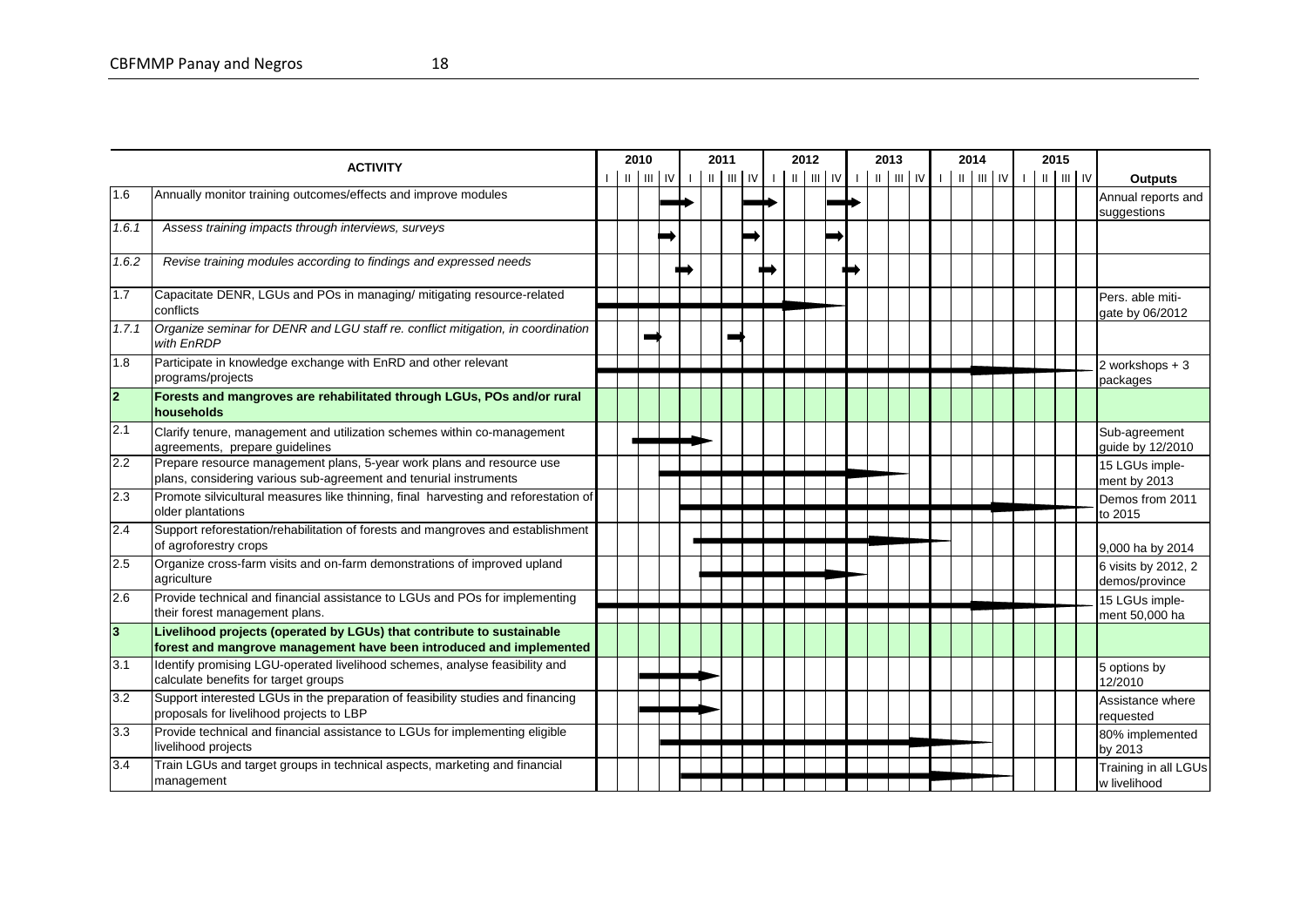|                | <b>ACTIVITY</b>                                                                                                                                         |  | 2010 |                                                                                                                                                |  | 2011 |  | 2012 |  | 2013 |  | 2014 |  | 2015 |  |                                       |
|----------------|---------------------------------------------------------------------------------------------------------------------------------------------------------|--|------|------------------------------------------------------------------------------------------------------------------------------------------------|--|------|--|------|--|------|--|------|--|------|--|---------------------------------------|
|                |                                                                                                                                                         |  |      | $\left  \begin{array}{c} \text{ii} \\ \text{iii} \end{array} \right $ IV $\left  \begin{array}{c} \text{iii} \\ \text{iv} \end{array} \right $ |  |      |  |      |  |      |  |      |  |      |  | <b>Outputs</b>                        |
| $\overline{4}$ | Rural infrastructure in support of livelihood has been improved                                                                                         |  |      |                                                                                                                                                |  |      |  |      |  |      |  |      |  |      |  |                                       |
| 4.1            | Prepare feasibility and detailed engineering studies, submit technical and<br>financing proposal to LBP                                                 |  |      |                                                                                                                                                |  |      |  |      |  |      |  |      |  |      |  | 15 proposals by<br>12/2010            |
| 4.1.1          | Specify intended benefits/impact for beneficiaries in project proposals                                                                                 |  |      |                                                                                                                                                |  |      |  |      |  |      |  |      |  |      |  |                                       |
| 4.1.2          | Facilitate ECC issuance (resp. CNC or IEE)                                                                                                              |  |      |                                                                                                                                                |  |      |  |      |  |      |  |      |  |      |  |                                       |
| 4.2            | Implement infrastructure measures                                                                                                                       |  |      |                                                                                                                                                |  |      |  |      |  |      |  |      |  |      |  | all completed by<br>2014              |
| 4.3            | Propose measures for infrastructure maintenance and cost recovery                                                                                       |  |      |                                                                                                                                                |  |      |  |      |  |      |  |      |  |      |  | operational by 2014                   |
| $\overline{5}$ | CBFM beneficiaries supported in livelihood projects, especially value-<br>adding and marketing of forestry and agro-forestry products                   |  |      |                                                                                                                                                |  |      |  |      |  |      |  |      |  |      |  |                                       |
| 5.1            | Analysis of viable livelihood options                                                                                                                   |  |      |                                                                                                                                                |  |      |  |      |  |      |  |      |  |      |  | 10 options by<br>06/2011              |
| 5.1.1          | Identify beneficiaries and carry out ex-ante socio-economic baseline study                                                                              |  |      |                                                                                                                                                |  |      |  |      |  |      |  |      |  |      |  |                                       |
| 5.1.2          | Monitor satisfaction of beneficiaries and increase of household income                                                                                  |  |      |                                                                                                                                                |  |      |  |      |  |      |  |      |  |      |  |                                       |
| 5.2            | Analyse value chain for forest and agro-forestry products and identify suitable<br>measures                                                             |  |      |                                                                                                                                                |  |      |  |      |  |      |  |      |  |      |  | 6 value chains by<br>12/2010          |
| 5.3            | Provide training, technical support and assist in finding financial support for<br>value-adding to selected forestry/agroforestry products              |  |      |                                                                                                                                                |  |      |  |      |  |      |  |      |  |      |  | 80% of HH >50%<br>benefits by 2014    |
| 5.3.1          | Review bamboo, furnitures, abaca etc processing, carry out technical and<br>financial assessment                                                        |  |      |                                                                                                                                                |  |      |  |      |  |      |  |      |  |      |  |                                       |
| 5.3.2          | Compile technical and financial briefing kits on selected agroforestry crops<br>(e.g. coffee, cacao)                                                    |  |      |                                                                                                                                                |  |      |  |      |  |      |  |      |  |      |  |                                       |
| 5.3.3          | Support coffee farmer trainings in Davao del Norte at Nestle training center                                                                            |  |      |                                                                                                                                                |  |      |  |      |  |      |  |      |  |      |  |                                       |
| 5.3.4          | Assist in entering marketing agreements, PPP for suitable products                                                                                      |  |      |                                                                                                                                                |  |      |  |      |  |      |  |      |  |      |  |                                       |
| 5.4            | Link POs and household groups with support agencies (e.g. DTI, FIDA) and<br>buyers (incl. DECS), organize trade fairs, investment forum and exhibitions |  |      |                                                                                                                                                |  |      |  |      |  |      |  |      |  |      |  | in 2011 all POs<br>aware, 1 event/yr  |
| 5.5            | Support the formation of producer's associations for increased income                                                                                   |  |      |                                                                                                                                                |  |      |  |      |  |      |  |      |  |      |  | 6 associations in<br>business by 2014 |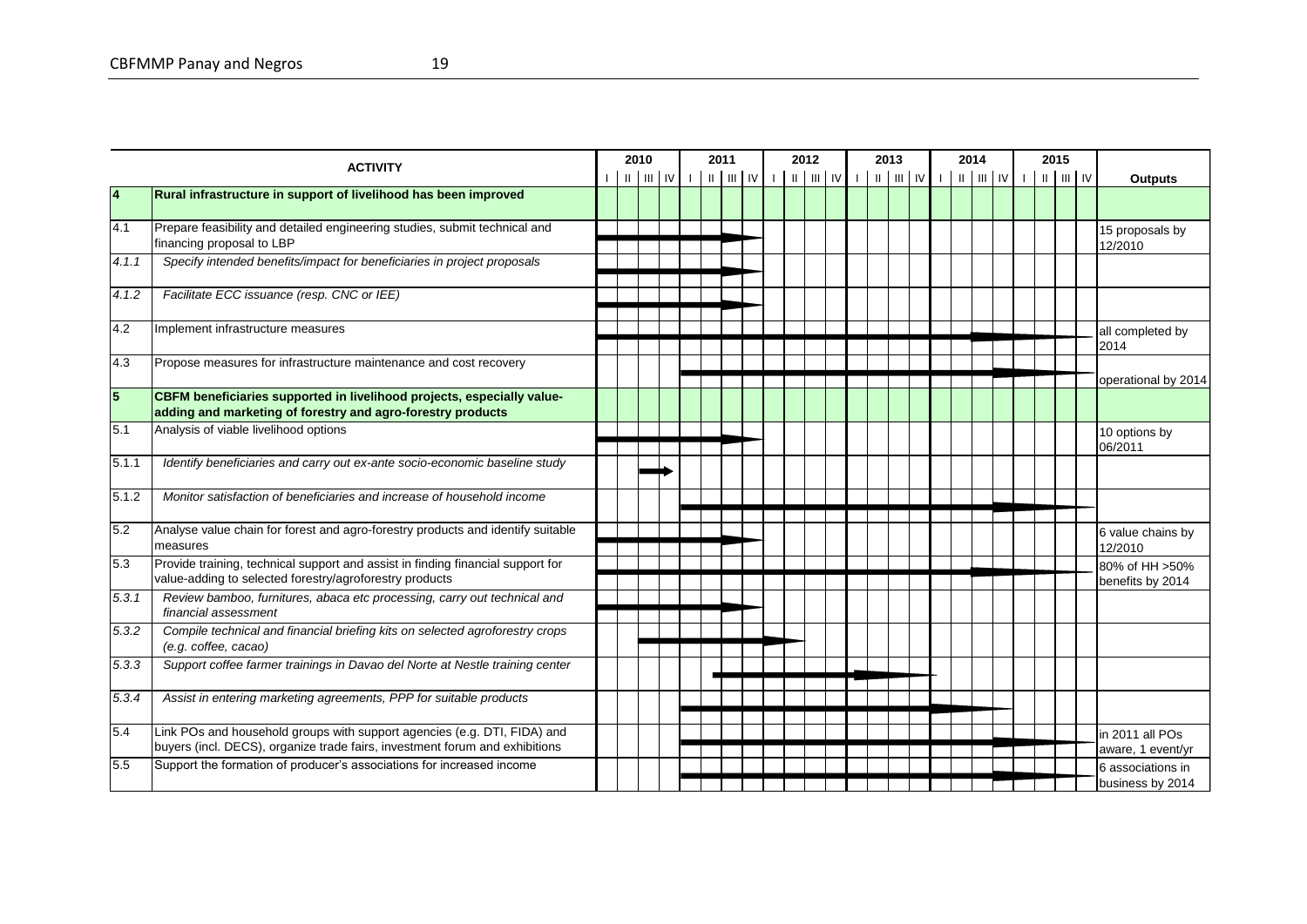|       | <b>ACTIVITY</b>                                                                                                          |  | 2010                   |  | 2011 |  | 2012 |  | 2013 |  | 2014 |  | 2015 |                                      |
|-------|--------------------------------------------------------------------------------------------------------------------------|--|------------------------|--|------|--|------|--|------|--|------|--|------|--------------------------------------|
|       |                                                                                                                          |  | $\frac{1}{2}$ IV IV II |  |      |  |      |  |      |  |      |  |      | <b>Outputs</b>                       |
| 6     | Project steering, planning, management and M&E provided                                                                  |  |                        |  |      |  |      |  |      |  |      |  |      |                                      |
| 6.1   | Finalize project implementation arrangements, orientation on project procedures                                          |  |                        |  |      |  |      |  |      |  |      |  |      | all in place by<br>12/2010           |
| 6.1.1 | Elaborate fund transfer mechanisms from LGU level to household level                                                     |  |                        |  |      |  |      |  |      |  |      |  |      |                                      |
| 6.2   | Complete staffing and equipment of project offices                                                                       |  |                        |  |      |  |      |  |      |  |      |  |      | Complete by<br>12/2010               |
| 6.3   | Finalize project planning documents and guidelines                                                                       |  |                        |  |      |  |      |  |      |  |      |  |      | Complete by<br>12/2010               |
| 6.3.1 | Finalize Project Operational Guidelines and organize seminars for DENR, LGUL<br>and LBP staff                            |  |                        |  |      |  |      |  |      |  |      |  |      |                                      |
| 6.3.2 | Follow-up signing of MoU between DENR, LBP and LGUs re. implementation<br>of NRM and infra                               |  |                        |  |      |  |      |  |      |  |      |  |      |                                      |
| 6.4   | Screening of capsule proposals and selection of partner LGUs                                                             |  |                        |  |      |  |      |  |      |  |      |  |      | second batch by<br>07/2010           |
| 6.5   | Ensure project effectiveness                                                                                             |  |                        |  |      |  |      |  |      |  |      |  |      | already effective                    |
| 6.6   | Provide and administer project funds                                                                                     |  |                        |  |      |  |      |  |      |  |      |  |      | by 08/2010 first<br>tranche on acct. |
| 6.7   | Establish and implement a financial monitoring system                                                                    |  |                        |  |      |  |      |  |      |  |      |  |      | operational by<br>09/2010            |
| 6.8   | Establish and implement a result-based project M&E system and appoint M&E<br>team, including Client Satisfaction Surveys |  |                        |  |      |  |      |  |      |  |      |  |      | operational by<br>09/2010            |
| 6.8.1 | Finalize refo M&E guidelines and establish DENR monitoring teams                                                         |  |                        |  |      |  |      |  |      |  |      |  |      |                                      |
| 6.8.2 | Identify and contract NGO(s) for control checks                                                                          |  |                        |  |      |  |      |  |      |  |      |  |      |                                      |
| 6.8.3 | Carry out M&E of reforestation success                                                                                   |  |                        |  |      |  |      |  |      |  |      |  |      |                                      |
| 6.9   | Technical assistance in planning, implementation and M&E, leveling-off with<br>consultants (new phase starts July 2010)  |  |                        |  |      |  |      |  |      |  |      |  |      | Accord, to TOR                       |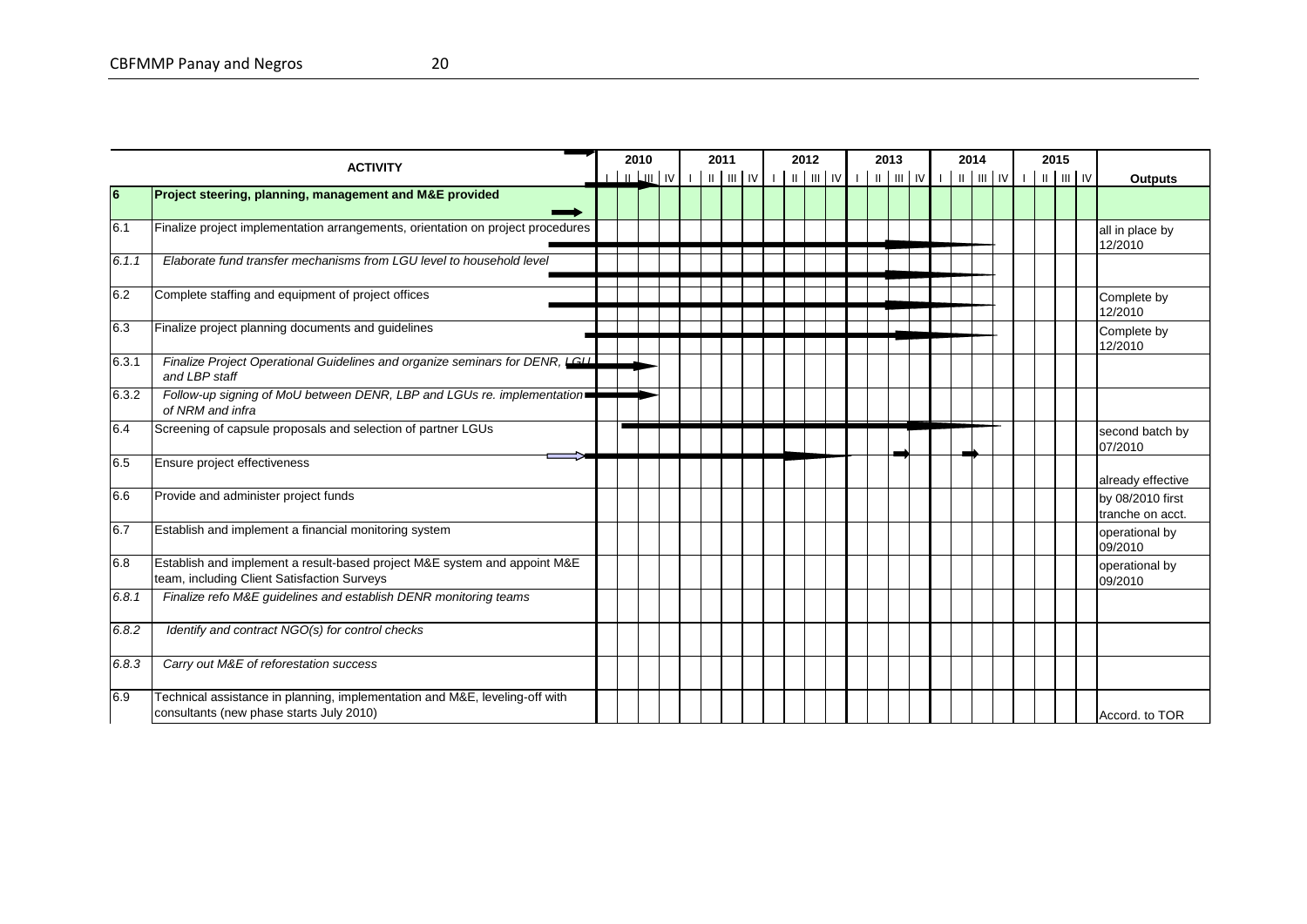#### **2.3 Organization and Staffing**

The detailed organigram of the Project is shown in the Operating Guidelines Figure 2-1. On operational level the DENR has established two Project Management Units in Iloilo (for Region 6) and in Dumaguete (for Region 7). For details please refer to chapter 3.4. They are each headed by full-time PMU Heads and staffed by a group of six (Iloilo) resp. three full-time professionals. Each PMU is supported by one Technical Assistance Team consisting of one national long-term Project Advisor, one Administrative Assistant and one driver. The German TA is coordinated by one part-time international Chief Adviser, who is also CA to the GTZassisted forestry projects (good for synergies). In addition each PMU is also assisted by one DED adviser. Details on the staffing schedule is given in Table 4-1.

# **2.4 Complementation Framework (with DENR and Project) including clear Delineation of Roles**

The roles of the project partners shall be as follows:

DENR. The DENR, through FASPO, act as the lead project executing agency to oversee the overall implementation of the Project and shall serve as the central project coordinating office. It shall perform the following oversight functions: (1) review and submission of pertinent documents as required by KfW and oversight agencies, (2) M&E of progress of accomplishment and loan/grant conditionalities, (3) document lessons learned and (4) provide secretariat support to NSC. The Project Accounts Management Division (PAMD) of FASPO shall manage the Special Project Account, transfer funds to the two DENR Project Management Units and its counterpart at the regional level. The FASPO Procurement Unit handles the procurement services for the project at the national level and provide technical assistance in the procurement of goods and services at the sub-national level.

The associated secretariats, the POMS (Project Operations and Management Services) of the Foreign Assisted Project Office (FASPO) of DENR and the Project Management Division (PMD) of LBP shall coordinate and shall issue request for replenishment of project funds from KfW.

Project Management Units (PMU). DENR shall designate the existing Regional CBFM Office in Iloilo and the PENRO in Dumaguete as the two PMUs who shall be responsible in ensuring the smooth implementation of the Project. They shall be under the direct supervision of the DENR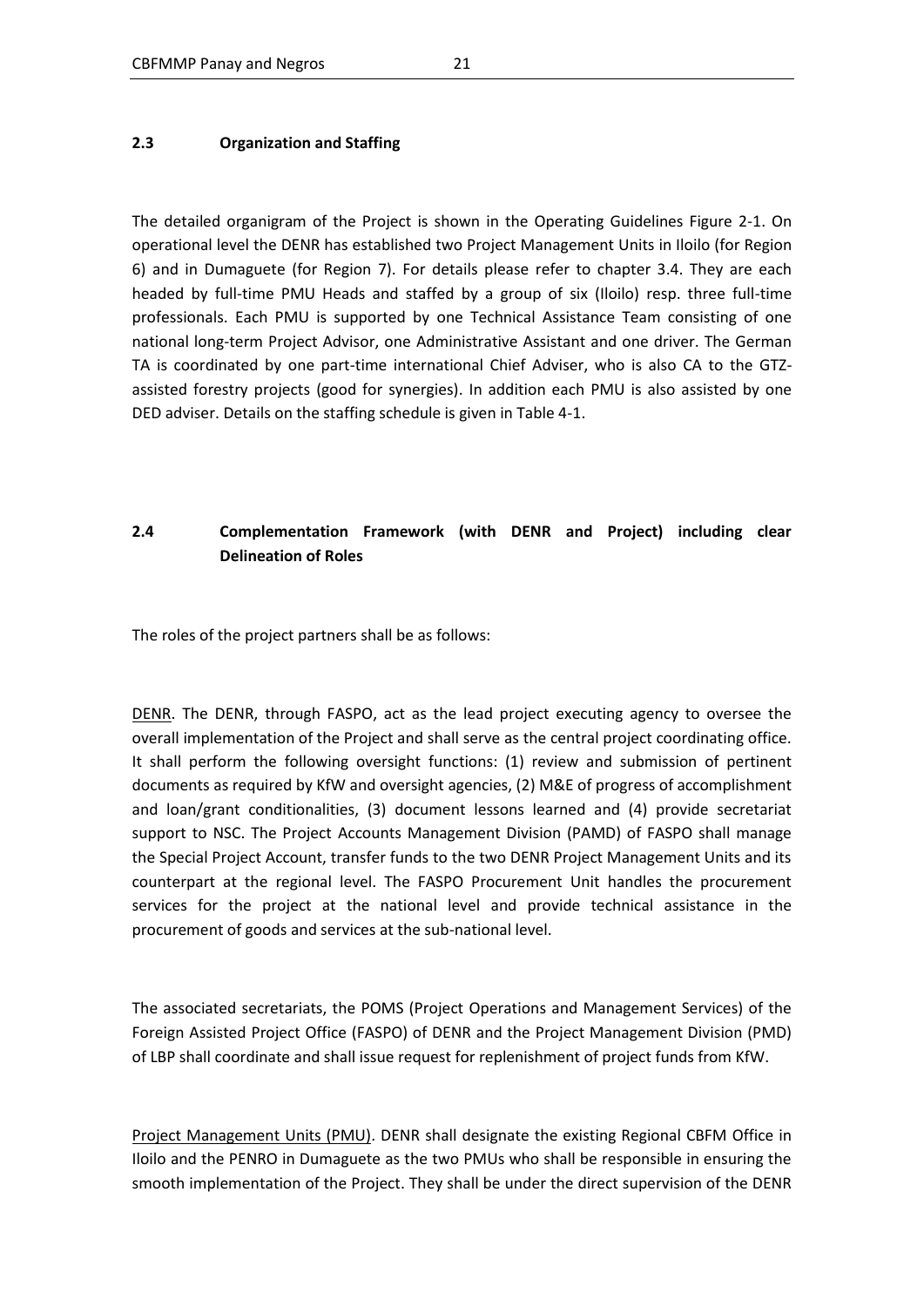Regional Executive Directors of Region 6 and 7, who are both authorized to sign the financing agreements with LGUs/accredited organizations. The Regional Technical Director for Forestry shall assist the RED in providing technical direction and supervision to the Project. The full-time PMU heads are the Chief, Regional CBFM Office Iloilo and the PENRO Dumaguete resp. a designated CENRO. The PMUs shall be responsible for the day-to-day management activities of the project. Their tasks include, but are not limited to (i) operational planning, (ii) technical capacity building, (iii) extending support to implementation partners in developing and delivering the investment packages, (iv) procurement, (v) contracting of service organizations for capacity building, training and external M&E, (vi) and financial management of grant disbursements. The PMU shall provide secretariat support to the RPC.

Both PMUs shall prepare all supporting documents for the disbursements requests for KfW. The signing and submission of disbursement requests for grant funds and portion of the loan to be accessed by DENR will be done through DENR-FASPO.

Technical Assistance Team. The PMUs shall be supported by one Technical Assistance Team (TAT) each in their responsibilities, including assisting DENR-FASPO in preparing the requests for replenish¬ment. Each TAT shall consist of one national long-term adviser, a pool of national and inter-national short-term advisers, one adviser from the DED, and shall be supervised by one international Chief Adviser for both PMUs.

The assistance to the PMUs shall include:

- Capacity building and advisory support in overall project planning, management and monitoring
- Support in preparing the Project's operations plan and annual work plans, procurement documents and tender specifications
- Capability building and on-the-job training in FLUP, forest management plans, annual work plans and resource use plans;
- Coordination with support agencies and other units in the Region (e.g. DTI and Fiber Industries Development Authority) that provide technical and financial assistance related to livelihood /enterprise development.
- Preparation of project proposals and financing requests for livelihood measures and infrastructure improvement;
- Assistance in the conduct of training for DENR and LGU technicians in participatory communication, planning, extension and training techniques;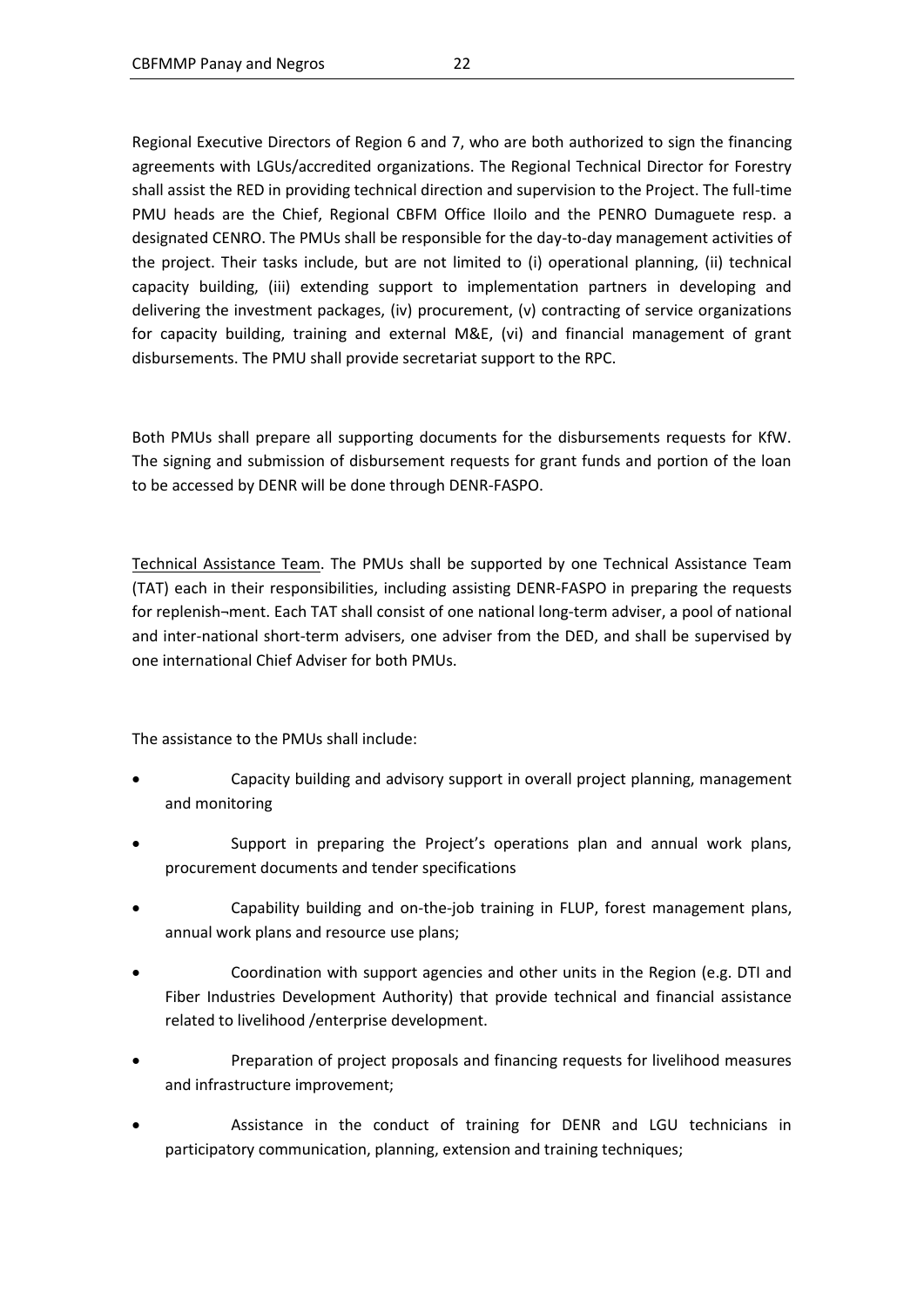- Advisory on silviculture and general forest and mangrove management, plantation establishment, tending and maintenance, forest management and sustainable utilization, trials/demonstrations, and agroforestry and livelihood development;
- Data processing and data bank design, trouble shooting, training of PMO, PENRO/CENRO and Project M&E Team computer operators and land use mapping and planning.
- Support in designing and setting-up of monitoring system (program progress, afforestation success, ecological and socio-economic impact), including the preparation of monitoring guidelines;
- Validation of survival rates and fulfilment of payment criteria, baseline studies and socio-economic M&E; and

Land Bank of the Philippines. The LBP Lending Center in Iloilo will act as LBP PMU, supported by the Lending Centers Bacolod and Dumaguete. The tasks include (i) operational planning, (ii) financial (LBP) capacity building, (iii) extending support to implementation partners in developing and delivering the development plan in the municipalities and barangays, (iv) the financial management of loan disbursements. The signing and submission of disbursement requests for loan funds to KfW will be done through the Project Management Division at LBP.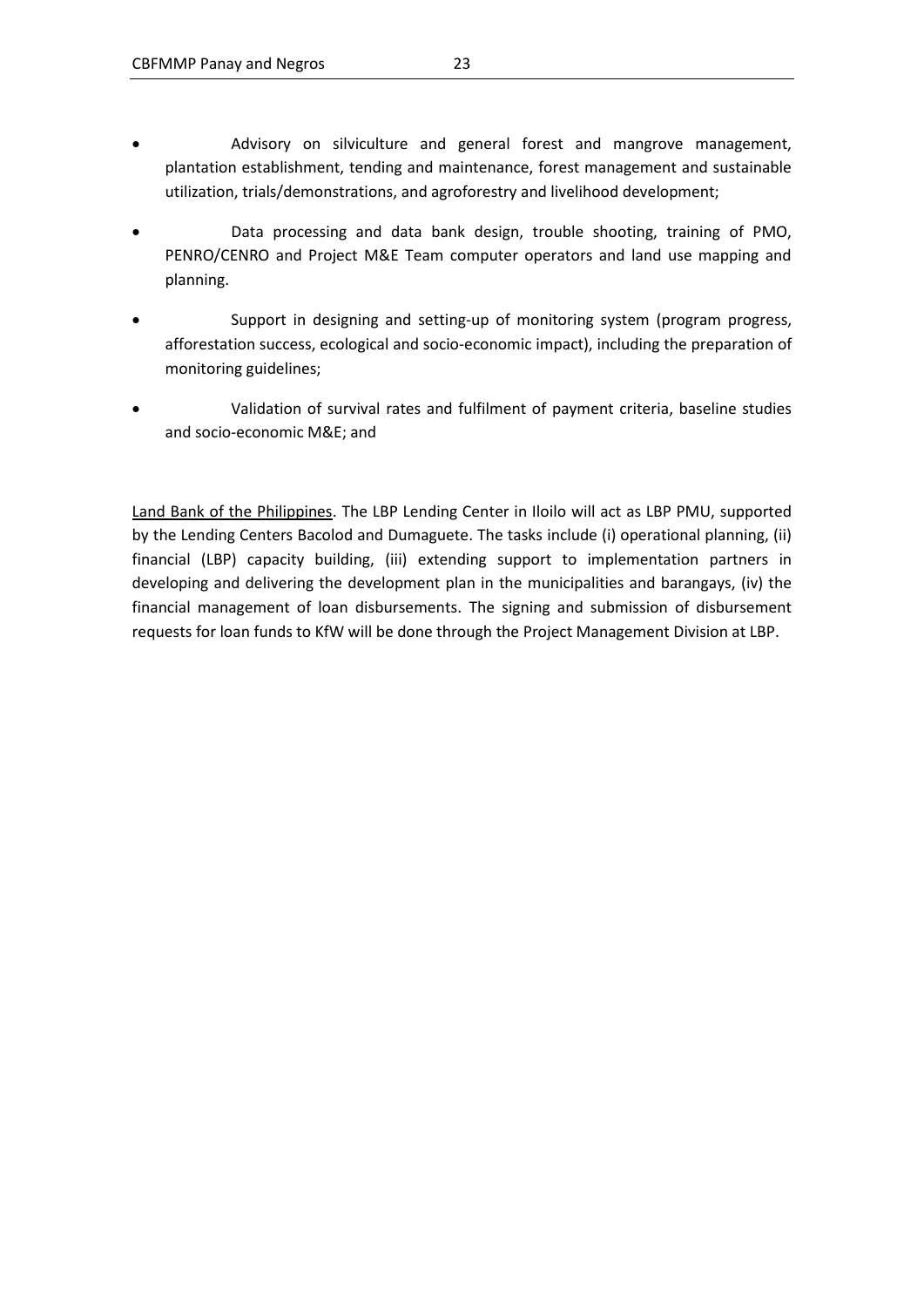#### **3 RESOURCE REQUIREMENTS PER TASK/OUTPUT**

#### **3.1 Personnel Input and Deployment Schedule**

The staff deployment is illustrated in Table 3-2. Due to the limited budget for consulting inputs the national long-term advisers, local staff, office and vehicle expenses can only be financed until 12/2013. A KfW project review mission in 2013 shall evaluate, together with the DENR, if further TA inputs are required, to be financed out of contingencies. All staff has started their assignments on 01 July 2010.

<span id="page-30-0"></span>*Table 3-1: Personnel Input and Deployment Schedule*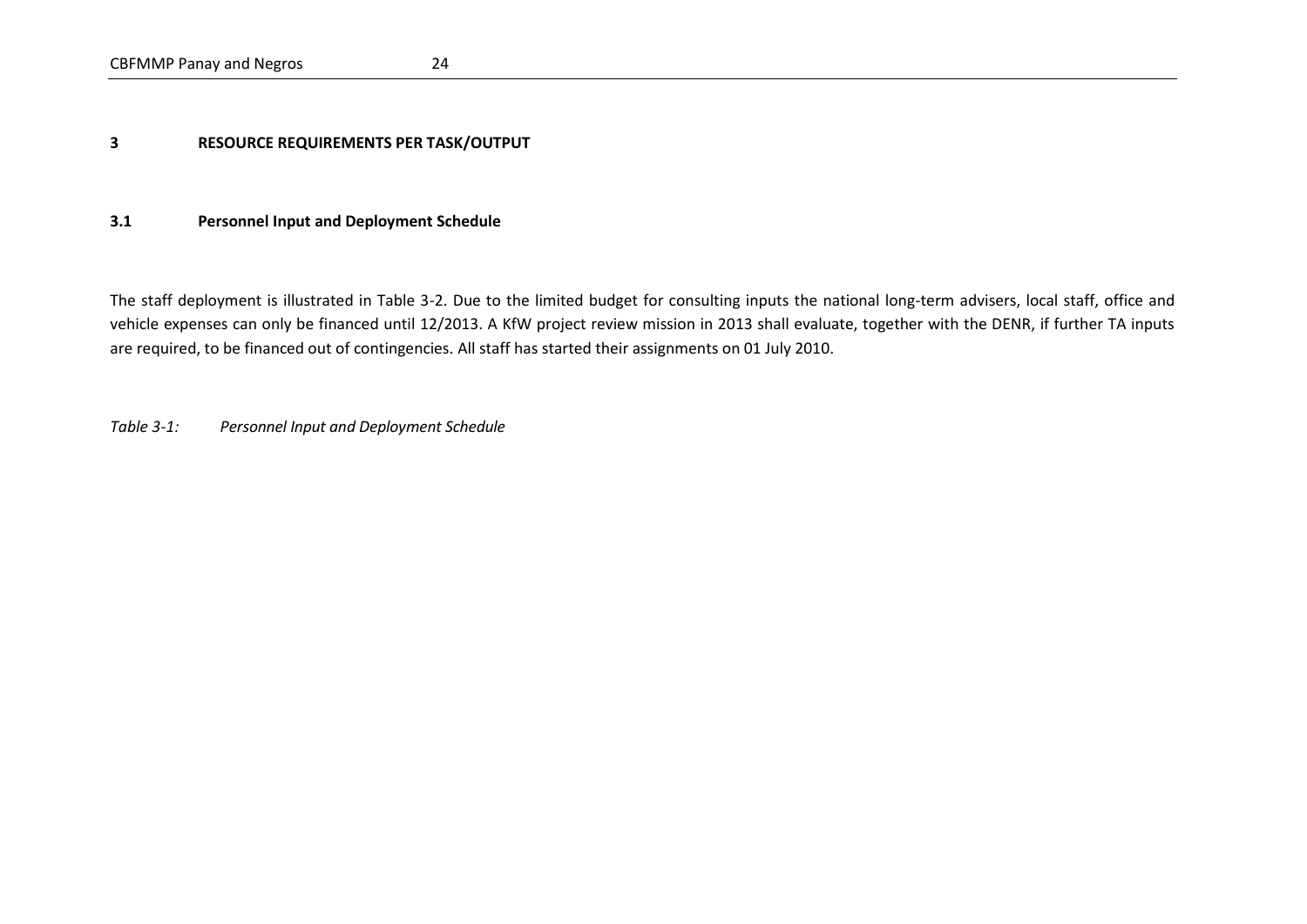CBFMMP Panay and Negros 25

| <b>Position</b>                                                | Name                                  |   |      | PY <sub>1</sub> |  |      |   |    | PY <sub>2</sub> |  |      |  |    | PY <sub>3</sub> |  |      |  |    | PY <sub>4</sub> |  |      |   |    | PY <sub>5</sub> |   |      |    | Person        |
|----------------------------------------------------------------|---------------------------------------|---|------|-----------------|--|------|---|----|-----------------|--|------|--|----|-----------------|--|------|--|----|-----------------|--|------|---|----|-----------------|---|------|----|---------------|
|                                                                |                                       |   | 2010 |                 |  | 2011 |   |    |                 |  | 2012 |  |    |                 |  | 2013 |  |    |                 |  | 2014 |   |    |                 |   | 2015 |    | <b>Months</b> |
|                                                                |                                       | Ш | IV   |                 |  |      | Ш | IV |                 |  |      |  | IV |                 |  |      |  | IV |                 |  |      | Ш | IV |                 | Ш |      | IV |               |
| <b>International Advisers</b>                                  |                                       |   |      |                 |  |      |   |    |                 |  |      |  |    |                 |  |      |  |    |                 |  |      |   |    |                 |   |      |    | 15,00         |
| <b>Chief Adviser</b>                                           | Dr. Jurgen Schade                     |   |      |                 |  |      |   |    |                 |  |      |  |    |                 |  |      |  |    |                 |  |      |   |    |                 |   |      |    | 15,00         |
| <b>National Long-Term Experts</b>                              |                                       |   |      |                 |  |      |   |    |                 |  |      |  |    |                 |  |      |  |    |                 |  |      |   |    |                 |   |      |    | 84,00         |
| Project Coordinator Iloilo                                     | Mr. Anselmo Cabrera                   |   |      |                 |  |      |   |    |                 |  |      |  |    |                 |  |      |  |    |                 |  |      |   |    |                 |   |      |    | 42,00         |
| Project Coordinator Dumaguete                                  | Mr. Fidel Vicente                     |   |      |                 |  |      |   |    |                 |  |      |  |    |                 |  |      |  |    |                 |  |      |   |    |                 |   |      |    | 42,00         |
| <b>National Short-Term Experts</b>                             |                                       |   |      |                 |  |      |   |    |                 |  |      |  |    |                 |  |      |  |    |                 |  |      |   |    |                 |   |      |    | 5,00          |
| As required, e.g. GIS, Socio-<br>economy, M&E, impact analysis | N.N., upon approval by<br><b>DENR</b> |   |      |                 |  |      |   |    |                 |  |      |  |    |                 |  |      |  |    |                 |  |      |   |    |                 |   |      |    | 5,00          |
| <b>Local Support Staff</b>                                     |                                       |   |      |                 |  |      |   |    |                 |  |      |  |    |                 |  |      |  |    |                 |  |      |   |    |                 |   |      |    | 168,00        |
| Secretary Iloilo                                               | Ms. Maricel Jarencio                  |   |      |                 |  |      |   |    |                 |  |      |  |    |                 |  |      |  |    |                 |  |      |   |    |                 |   |      |    | 42,00         |
| Secretary Dumaguete                                            | Ms. Milagrena Baguio                  |   |      |                 |  |      |   |    |                 |  |      |  |    |                 |  |      |  |    |                 |  |      |   |    |                 |   |      |    | 42,00         |
| Driver Iloilo                                                  | Mr. Methodio Palma                    |   |      |                 |  |      |   |    |                 |  |      |  |    |                 |  |      |  |    |                 |  |      |   |    |                 |   |      |    | 42,00         |
| Driver Dumaguete                                               | Mr. Vernon Kinilitan                  |   |      |                 |  |      |   |    |                 |  |      |  |    |                 |  |      |  |    |                 |  |      |   |    |                 |   |      |    | 42,00         |
| <b>Head-Office Key Backstopping Staff</b>                      |                                       |   |      |                 |  |      |   |    |                 |  |      |  |    |                 |  |      |  |    |                 |  |      |   |    |                 |   |      |    |               |
| <b>Backstopping Coordinator</b>                                | Mr. Christian Schade                  |   |      |                 |  |      |   |    |                 |  |      |  |    |                 |  |      |  |    |                 |  |      |   |    |                 |   |      |    |               |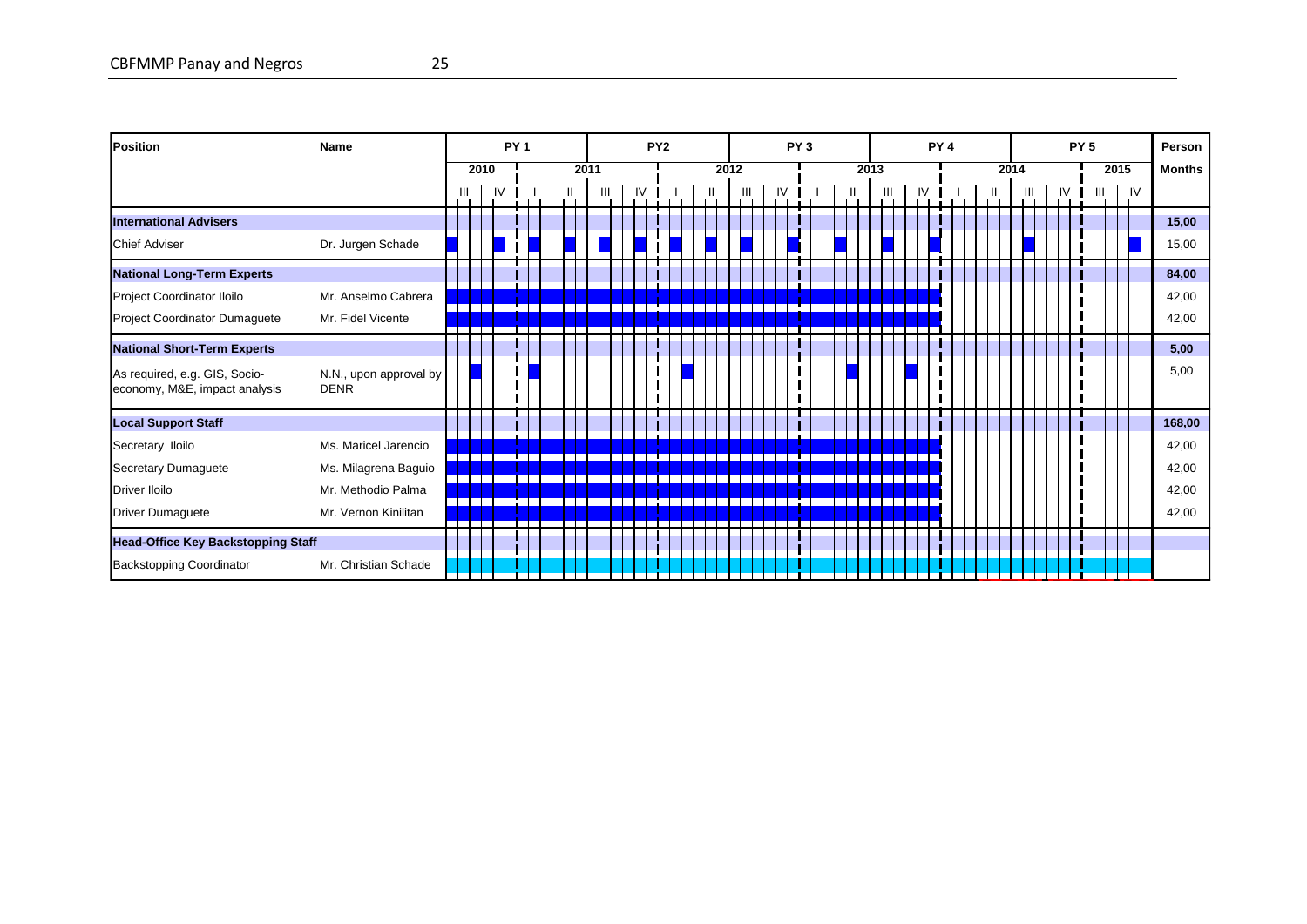#### **3.2 Cost of Operations**

#### **3.2.1 Project Cost**

Table 4-2 shows the overall cost and financing of the Project. For investive measures, a total budget of 369 million PhP has been dedicated in the Financing Agreement (around 5.7 million EUR at the exchange rate of 1 EUR = 65 PhP). 184.5 million PhP have been earmarked for forest rehabilitation and agroforestry, the same amount of 184.5 million PhP for the improvement of rural infrastructure. A total of 12.7 million PhP have been calculated for the procurement of 8 4WD vehicles and 12 motorbikes. Another 3.5 million PhP have been earmarked for office and field equipment, satellite images etc. For project management total cost of 56 million PhP have been assumed (details see below), for training and extension another 71 million PhP. The budget for Technical Assistance (borne 100% by KfW) amounts to 769,230 EUR or around 50 million PhP (partly included under project management, partly under training and extension). Around 56 million PhP are budgeted under contingencies (around 32% GOP funds and 68% German FC funds).

|     | <b>Description</b>                       | <b>Total Cost</b> |           | <b>Philippine Contribution</b> |           | Max. German<br>Contribution |
|-----|------------------------------------------|-------------------|-----------|--------------------------------|-----------|-----------------------------|
|     |                                          | PHP               | Euro      | <b>PHP</b>                     | Euro      | Euro                        |
| 1   | <b>Investive measures</b>                | 369.000.000       | 5.676.923 | 64.474.998                     | 991.923   | 4.685.000                   |
| 1.1 | Afforestation/rehabilitation, agrofore   | 184.500.000       | 2.838.462 | 36.949.985                     | 568.461   | 2.270.000                   |
| 1.2 | Rural infrastructure, livelihood         | 184.500.000       | 2.838.462 | 27.525.013                     | 423.462   | 2.415.000                   |
| 12  | <b>Vehicles</b>                          | 12.716.004        | 195.631   | 1.156.000                      | 17.785    | 177.846                     |
| 2.1 | 4WD Vehicles (8)                         | 11.660.004        | 179.385   | 1.060.000                      | 16.308    | 163.077                     |
| 2.3 | Motor cycles (12)                        | 1.056.000         | 16.246    | 96.000                         | 1.477     | 14.769                      |
| 3   | <b>Equipment and materials</b>           | 3.500.000         | 53.846    | 700.000                        | 10.769    | 43.077                      |
| 3.1 | Office, training, extension, sat image   | 3.500.000         | 53.846    | 700.000                        | 10.769    | 43.077                      |
| 14  | Project management/operation             | 56.050.000        | 862.308   | 18.970.000                     | 291.846   | 570.462                     |
| 4.1 | DENR (7 yrs)                             | 15.750.000        | 242.308   | 15,750,000                     | 242.308   |                             |
| 4.2 | LGUS (7 yrs)                             | 2.800.000         | 43.077    | 2.800.000                      | 43.077    |                             |
| 4.3 | External audits (7 yrs)                  | 1.500.000         | 23.077    |                                |           | 23.077                      |
| 4.4 | External Monitoring (5 yrs)              | 3.000.000         | 46.154    |                                |           | 46.154                      |
| 4.5 | Baseline, Progress/Impact M&E            | 2.100.000         | 32.308    | 420.000                        | 6.462     | 25.846                      |
| 4.6 | Technical Assistance for PM              | 30.900.000        | 475.385   |                                |           | 475.385                     |
| l5  | <b>Training and extension</b>            | 71.250.000        | 1.096.154 | 10.500.000                     | 161.538   | 934.615                     |
| 5.1 | Capacity build. DENR, LGUs, POs          | 23.150.000        | 356.154   | 0                              | 0         | 356.154                     |
| 5.2 | Awareness campaign                       | 3.000.000         | 46.154    | 0                              | 0         | 46.154                      |
| 5.3 | <b>FLUP</b>                              | 12.500.000        | 192.308   | $\Omega$                       | 0         | 192.308                     |
| 5.4 | Extension of DENR/LGU to benef.          | 10.500.000        | 161.538   | 10.500.000                     | 161.538   |                             |
| 5.5 | In-country study tours                   | 3.000.000         | 46.154    | 0                              | 0         | 46.154                      |
| 5.6 | <b>Technical Assistance for Training</b> | 19.100.000        | 293.846   |                                |           | 293.846                     |
|     | Sub-total                                | 512.516.004       | 7.884.862 | 95.800.998                     | 1.473.862 | 6.411.000                   |
| l6  | <b>Contingencies</b>                     | 56.233.996        | 865.138   | 17.949.002                     | 276.138   | 589.000                     |
|     | <b>TOTAL</b>                             | 568.750.000       | 8.750.000 | 113,750,000                    | 1.750.000 | 7.000.000                   |

#### <span id="page-32-0"></span>*Table 3-2: Project Cost and Finance Summary*

Exchange rate: Peso/Euro = **65**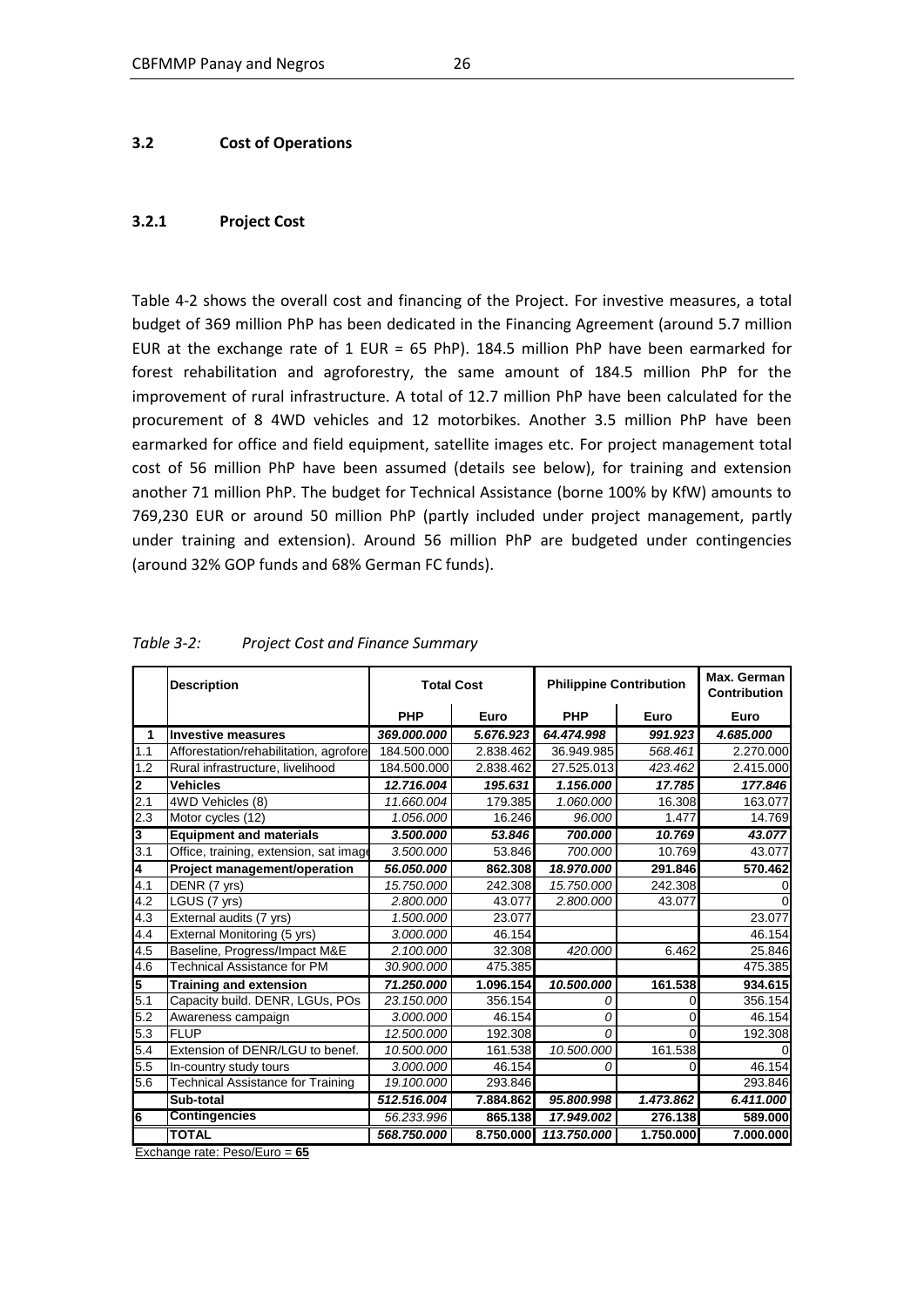### **3.2.2 Budget for Technical Assistance**

The budget for Technical Assistance totals 769,220 EUR. According to the consulting contract, this sum is composed of:

| Remuneration (internat. and local)        | 523.380 EUR |
|-------------------------------------------|-------------|
| Lumpsums (travel, office, vehicle, staff) | 215.840 EUR |
| Reimbursables (contingencies)             | 30,000 EUR  |

### **4 REPORTING REQUIREMENTS**

### **4.1 Kind of Reports and Submission Schedule**

The Consultant shall submit to the Client and to KfW the following reports:

- Inception/status report not later than 6 weeks after the start of services
- Semi-annual reports on the progress of the services
- Reforestation monitoring reports (annually, attached to the progress reports)
- Draft Final Report not later than 3 months after the contract has been executed
- Final Report not later than 6 weeks after receiving comments of the PEAs and KfW on the draft report.

Of the reports, KfW and the two PEAs will receive 2 copies each and GTZ and DED one copy each. If desired all parties shall also receive an electronic copy of the reports.

### **4.2 Prescribed Layout and Content of the Reports**

The Inception Report shall follow the DENR format for TA, i.e. the layout and content used for this report.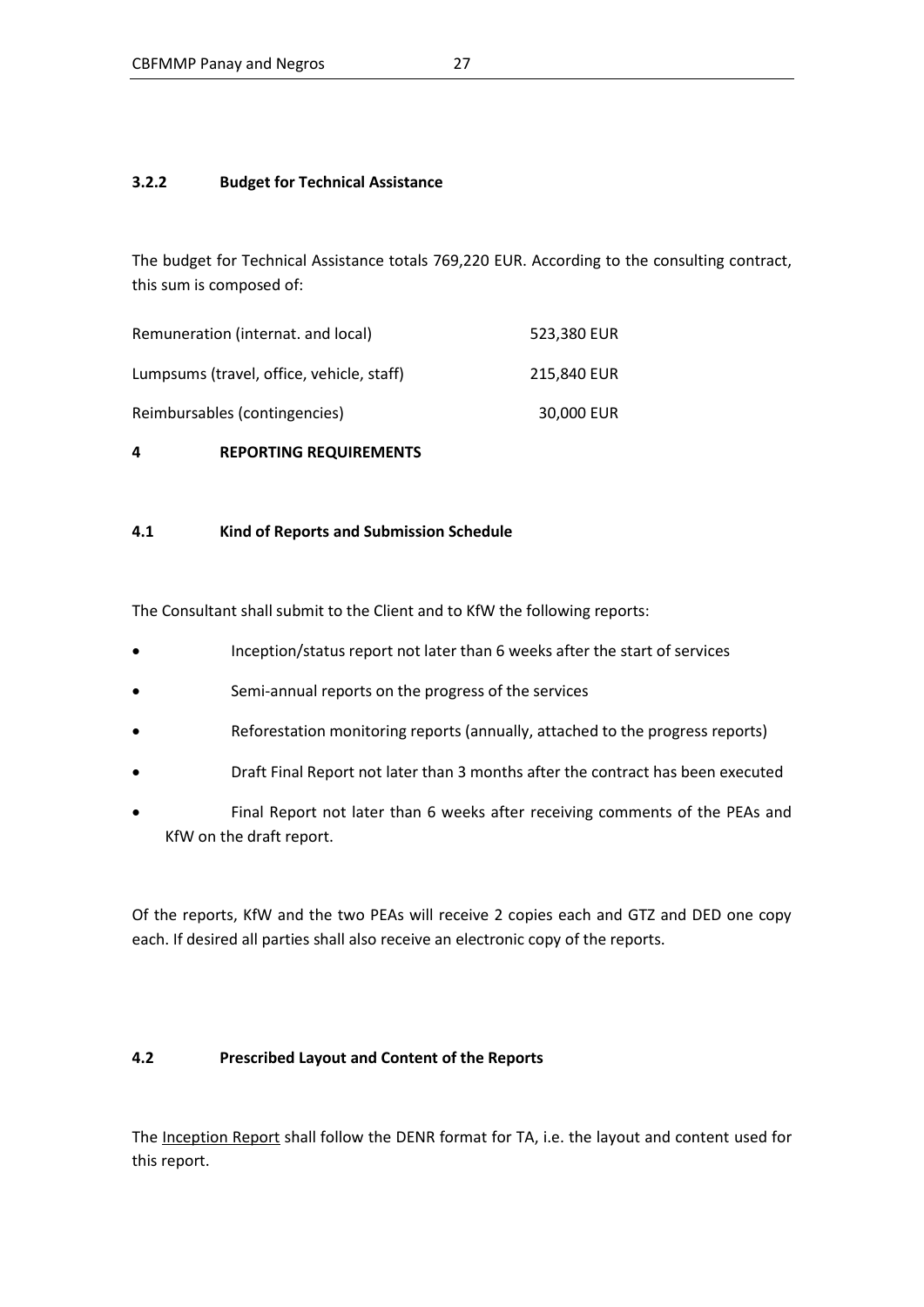The Semi-annual Reports shall meet the requirements of result-based management. Besides information on the progress of the services the reports shall contain the following data: (i) progress/update in reaching the outcome indicators (for details pls. refer to chapter 5.3), (ii) progress in delivering the intended outputs (in table and graphical form), (iii) highlights for the reporting period, (iv) bottlenecks and proposed measures, and (v) consulting inputs provided.

The annual Reforestation Monitoring Reports of the Consultant shall contain a comparison of the external control checks with the DENR monitoring results for selected compartments, evaluate the reforestation success and monitoring quality, identify shortcomings and propose improvements.

The Final Report shall comprise one volume (main report) containing results, summary and conclusions and an appropriate number of volumes accommodating the annexes which provide all details, relevant data, analyses, calculations, design considerations etc. necessary to understand the main report. An Executive Summary Report of about 3 to 5 pages shall give a brief synopsis of the basic conditions, results, recommendations for future measures, cost etc.

### **4.3 Milestones and Outputs**

The following milestones and indicators have been identified in the Operations Plan and shall be the reference for result reporting:

### Outcome indicators:

- For the 15 municipalities in Panay and Negros, whose financial project proposals were accepted by the screening committee, a minimum of 10 municipalities implement the proposals by December 2010 and other 5 by December 2011.
- Forest, mangrove and agroforest cover in the supported municipalities has increased by 9,000 has. by the end of the project.
- All 15 participating LGUs have prepared FLUPs, obtained Co-management Agreements and concluded sub-agreements with POs and households; forestry measures are implemented according to FLUP and management plans.
- At least 35,000 people in 7,000 households have benefited from the Project by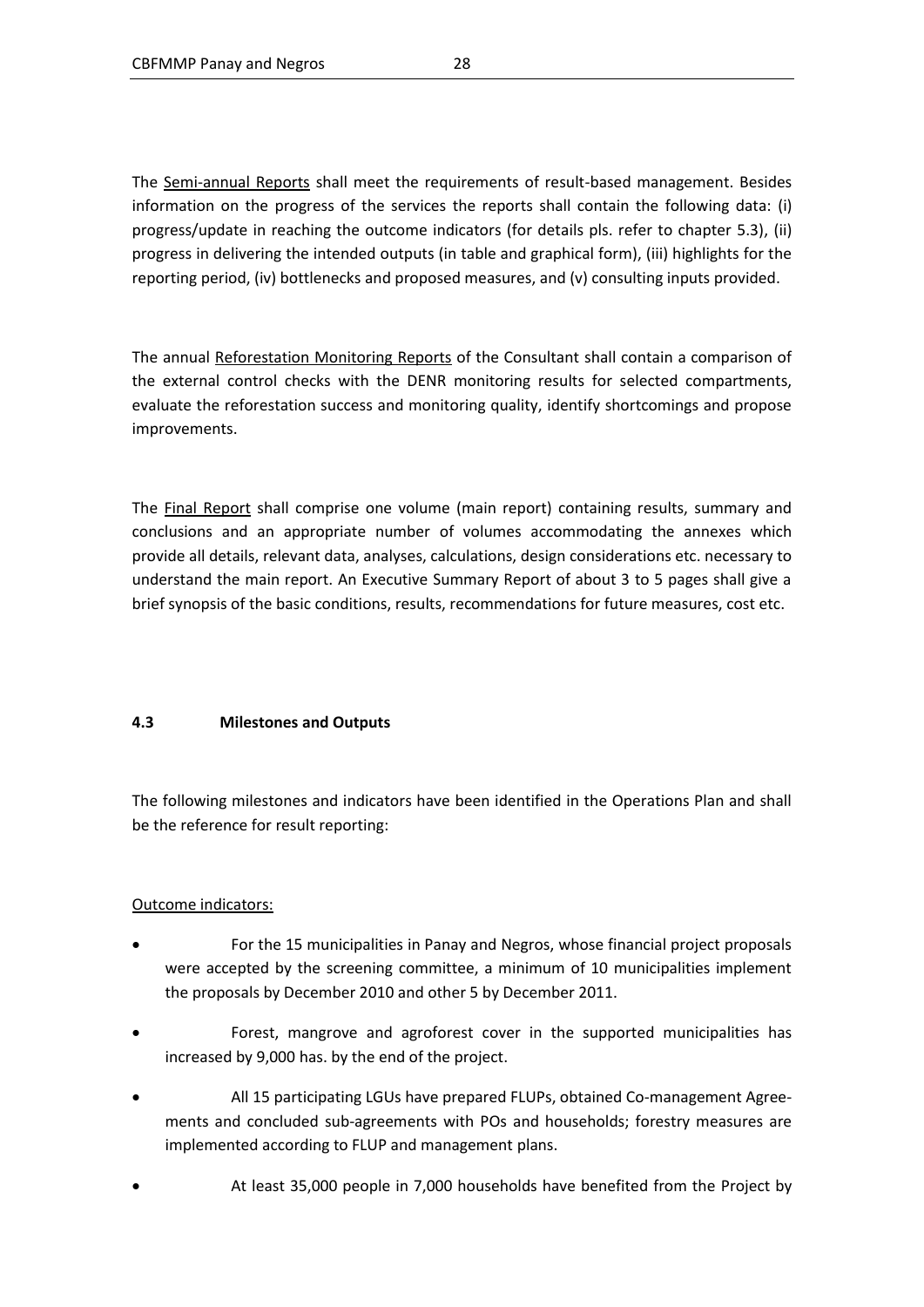the end of 2014.

- At least 80% of the targeted 7,000 housholds received at least 50% of the calculated benefits from the sub-project/100% labor subsidy in case of labor only.
- At least 30% of recorded conflicts over natural resources have been constructively handled by relevant partners and mitigated by 2014.

### Output indicators:

*Output 1:* DENR and LBP staff, participating LGUs and POs in Panay and Negros are capacitated in planning for and implementing CBFM project packages including dealing with conflicts.

- At least 15 LGUs have been enabled to submit eligible project and financing proposals by Dec. 2010.
- At least 15 FLUPs and Resource Management Plans are implemented by Dec. 2011.
- At least 100 persons from the DENR, LGU, LBP and POs have been capacitated to fulfil their functions, improved awareness and at least 80% of them are satisfied with the training.
- At least 80% of the DENR and LGU personnel involved in the project and POs confirmed being well capacitated to constructively deal with conflicts, at least 30% of recorded conflicts have been resolved by June 2013.

*Output 2:* Forests and mangroves are rehabilitated through LGUs, POs and/or rural households

- At least 15 participating LGUs have entered into and are implementing Co-Management Agreements with a total area of at least 50,000 ha by 2012.
- Additional 9,000 ha. of forests, mangroves, rattan enrichment and fruit tree orchards have been established and managed by LGUs, POs and/or households according to the work plans.
- The volume and value increments of the reforestations measures correspond to at least 75% of the estimates in the proposals/feasibility study.
- Sustainable and productive cropping systems on forest land adopted by at least 60% of households involved in the agro forestry model by 2014.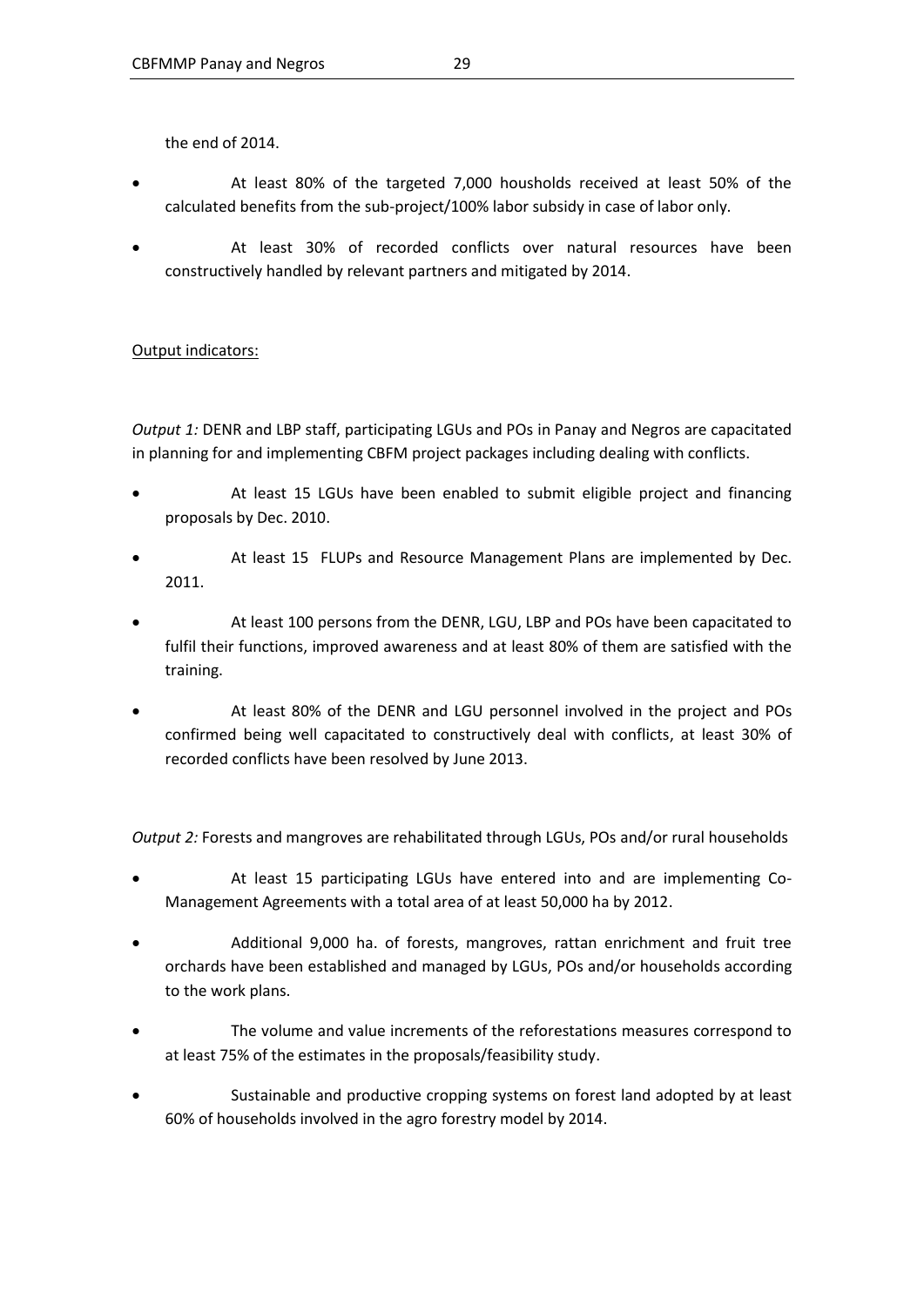*Output 3:* Livelihood projects (operated by LGUs) that contribute to sustainable forest and mangrove management have been introduced and implemented

 At least 80% of targeted beneficiaries (male and female) confirm that they receive at least 50% of intended benefits from proposed LGU-managed livelihood projects by 2014.

*Output 4:* Rural infrastructure in support of livelihood has been improved

- At least 80% of targeted households confirm that they receive at least 50% of intended infrastructure benefits by 2014.
- Procured road-construction equipment has been used at least to 50% for the improvement of barangay roads by Dec, 2014.
- After 6 years (end of 2015) at least 70% of the created infrastructure is still being maintained.

*Output 5:* CBFM beneficiaries supported in livelihood projects, especially value-adding and marketing of forestry and agro-forestry products

- At least 80% percent of CBFM beneficiaries (male and female) are satisfied with the support provided in value-adding and marketing of forestry and agro-forestry products (Customer Satisfaction Survey) by 12/2014.
- The average income of participating households in livelihood projects increases by 30% and more than 80% of supported households are above the poverty threshold of 11,500 Peso per capita by 12/2014.

*Output 6:* Project Management Component: Project steering, planning, management and M&E provided

- All available investment funds have been released and the approved project packages have been implemented by 2014 (total of 184.5 million PhP grant for NRM, 184.5 million PhP loan for infrastructure).
- Sufficient funds from the KfW, DENR and LGUs for project measures and operational expenses are available every year.
- At least 80% of participating LGU personnel directly involved in project implementation confirm in a Customer Satisfaction Survey by 2012 that the DENR and LBP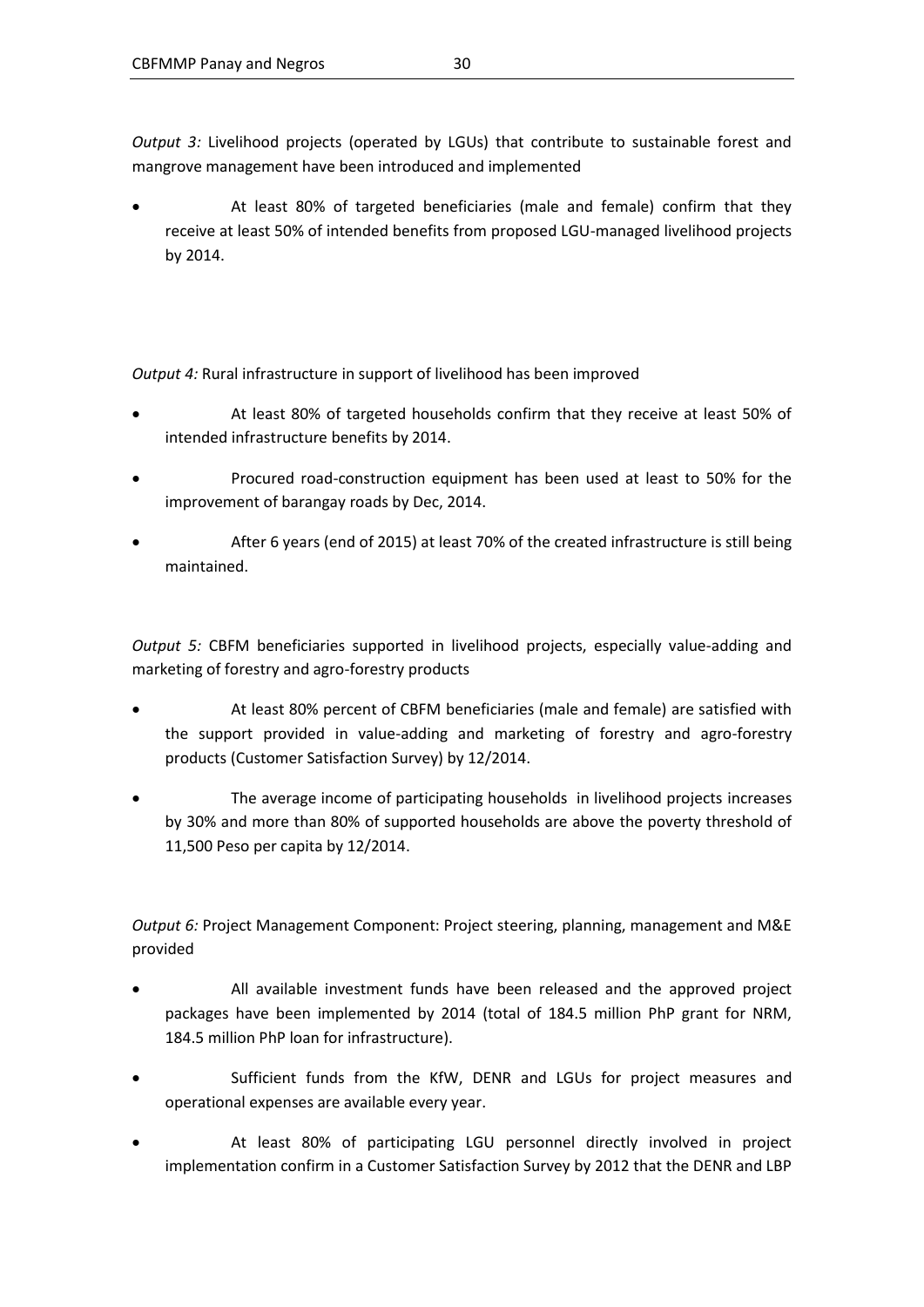project offices and responsible staff provide the required support services.

- The project implementing guidelines are in-place and adopted by 12/2010.
- Organizatizational and functional structure of the project established and operationalized by 12/2010.
- Monitoring systems to determine the results of the project (NRM and infrastructure) in-place and data analyzed by 2011.

#### **5 PAYMENT FOR TA CLAIMS**

#### **5.1 Total Cost of TA Assignment/Engagement**

The total budget for Technical Assistance amounts to 769,220 EUR. According to the consulting contract, this sum is composed of:

| Remuneration (international and local consultants)       | 523.380 EUR |
|----------------------------------------------------------|-------------|
| Lumpsums (travel, office, vehicle, secretaries, drivers) | 215,840 EUR |
| Reimbursables (contingencies)                            | 30,000 EUR  |

### **5.2 Payment Schedule**

The Consultant's remuneration shall be paid as follows:

- EUR 122,000 advance payment, representing around 15% of the contract value, due within 30 days upon entry into effect of this Contract, against presentation of an invoice.
- EUR 576,800 in 7 consecutive instalments of EUR 82,400 each upon presentation of semi-annual invoices and acceptance of the progress reports during the first 3.5 years. The first invoice for the first instalment shall be furnished not earlier than 3 months after the contractually agreed commence¬ment of the services. The Client shall have the right